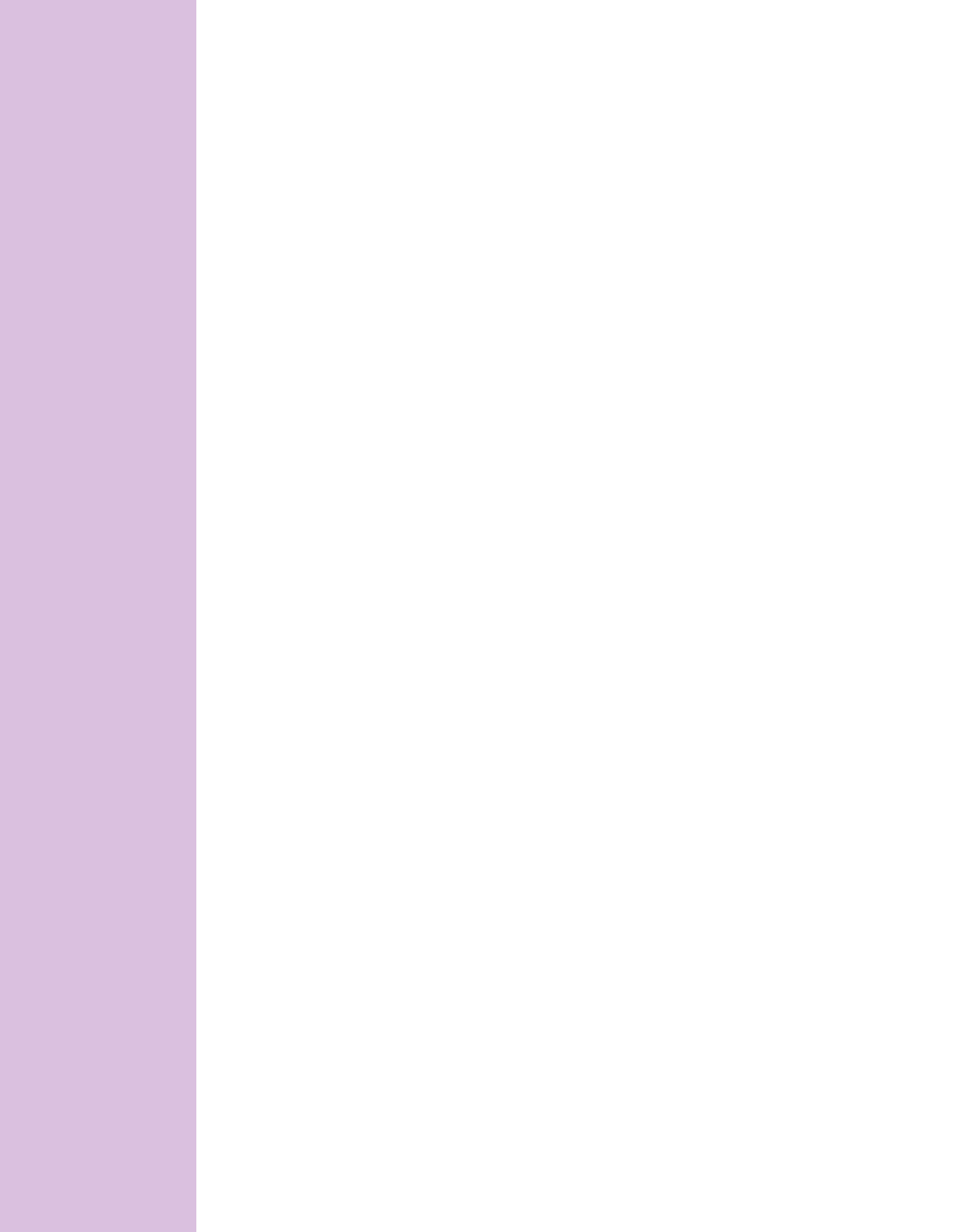#### Introduction

The vulnerability of lesbians and women who have sex with women (WSW) to HIV infection is a complicated public health issue that is perplexing to some and ignored by many. In fact, female-to-female sexual contact is a much less efficient route of HIV transmission when compared to male/male or male/female sexual contact. According to the CDC, there are no confirmed cases of HIV from female-to-female transmission.

With more than 15 years of experience with lesbians and WSW, the Lesbian AIDS Project (LAP) at Gay Men's Health Crisis (GMHC) knows first hand that there are lesbians and WSW living with HIV. We set about to research the risks lesbians and WSW face in this, the third decade of the HIV epidemic.

This research indicates that some lesbians/WSW engage in high risk behaviors that place them at risk for HIV transmission. Some WSW use injection drugs and may share needles and works. Some WSW have sex, or sexual histories, with HIV-positive men and/or injection drug users. Furthermore, our observations in LAP also suggest that WSW of color in New York City experience a number of environmental adversities that drive risk and confound expectations based solely on their sexual orientation.

Lesbians, long ignored in HIV prevention and service programs, need and deserve tailored interventions and better health outcomes. Beyond that, the examination of the HIV and health risks lesbians face is an examination of the intersection of sexual health, sexuality, identity and stigma in public health programming and policy. This examination yields lessons that should be shared.

The review of the literature makes the case that the risk of contracting HIV is directly related to a woman's experiences and behaviors. The objective of this paper is not to argue that lesbians/WSW are at the same

risk as their heterosexual counterparts, but to acknowledge that there is significant risk of HIV, other STIs, and other health disparities for lesbians. These risks are exacerbated by racial disparities in health care access, as well as by homophobia, sexism, and stigma.

Furthermore, this paper seeks to clarify confusion regarding lesbians and WSW risk in order to create visibility for this marginalized subpopulation of women. Prevention and policy interventions must reach more deeply into communities of women and take into account the context of their lives.

The objective of this paper is not to argue that lesbians/WSW are at the same risk as their heterosexual counterparts, but to acknowledge that there is significant risk of HIV, other STIs, and other health disparities for lesbians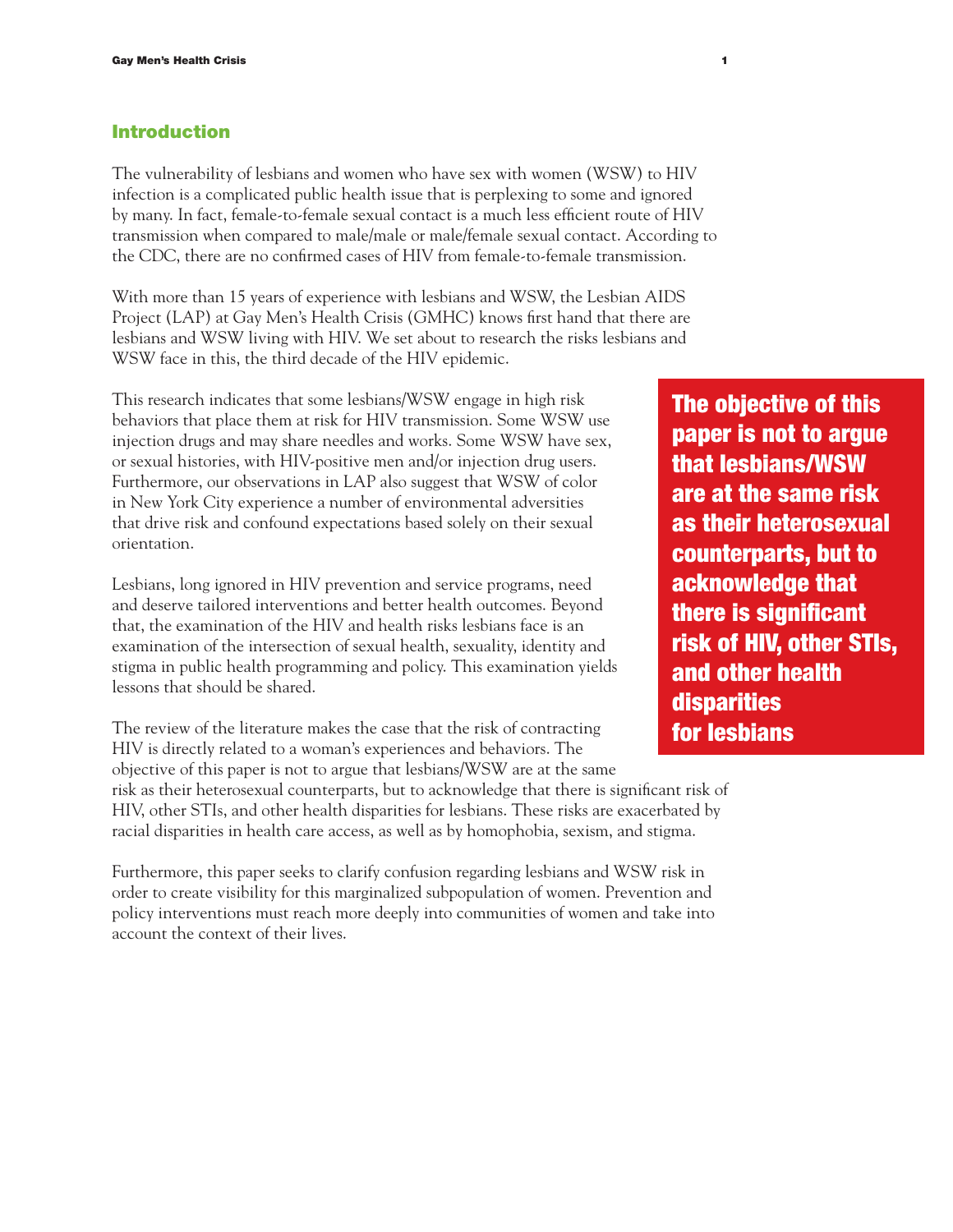For the purposes of this paper, we will define lesbians simply as homosexual women, or women who have sexual desire and relationships with other women. WSW are women who have, or have had, sex with women who may or may not self-identify as lesbian.

In order to understand the context of risk for lesbians and WSW, we must understand the context of HIV among women. A woman's risk of contracting HIV is directly related to her experiences and behaviors, which cannot solely be determined by the use of labels commonly used to identify an individual's sexuality and sexual identity.

### Women & HIV: The context

New surveillance technology developed by the Centers for Disease Control & Prevention, confirmed what many in the HIV and AIDS service fields have suspected for a long time: The HIV epidemic is, and has been, worse than previously known. Results announced in August 2008 indicate that approximately 56,300 new HIV infections occurred in the United States in 2006. This figure is roughly 40% higher than CDC's former estimate of 40,000 infections per year. Women account for more than one quarter of all new HIV/AIDS diagnoses. (CDC, 2008)

Women of color are especially affected by HIV infection and AIDS. In 2004, HIV infection was

- The leading cause of death for black women aged  $25-34$ ;
- The third leading cause of death for black women aged 35-44;
- The fourth leading cause of death for black women aged 45–54;
- The fourth leading cause of death for Hispanic women aged 35–44;

In the same year, HIV infection was the fifth leading cause of death among all women ages 35–44 years and the sixth leading cause of death among all women aged 25–34 years. The only diseases causing more deaths of women were cancer and heart disease. (CDC, 2008)

Though the annual estimated rate of HIV diagnoses for black women decreased significantly — from 82.7 per 100,000 in 2001 to 60.2 per 100,000 in 2005 — it remained 20 times the rates for white women. Overall, the rates of HIV diagnosis are much higher for black and Hispanic women than for white, Asian and Pacific Islander, or American Indian and Alaska Native women. The rates for black women are higher than the rates for all men except black men. (CDC, 2008)

Lesbians and bisexual women, like their heterosexual counterparts, engage in at-risk sexual and social behaviors that place them at high risk, including but not limited to: unprotected sex with men, an increased number of sexual partners, the use of injection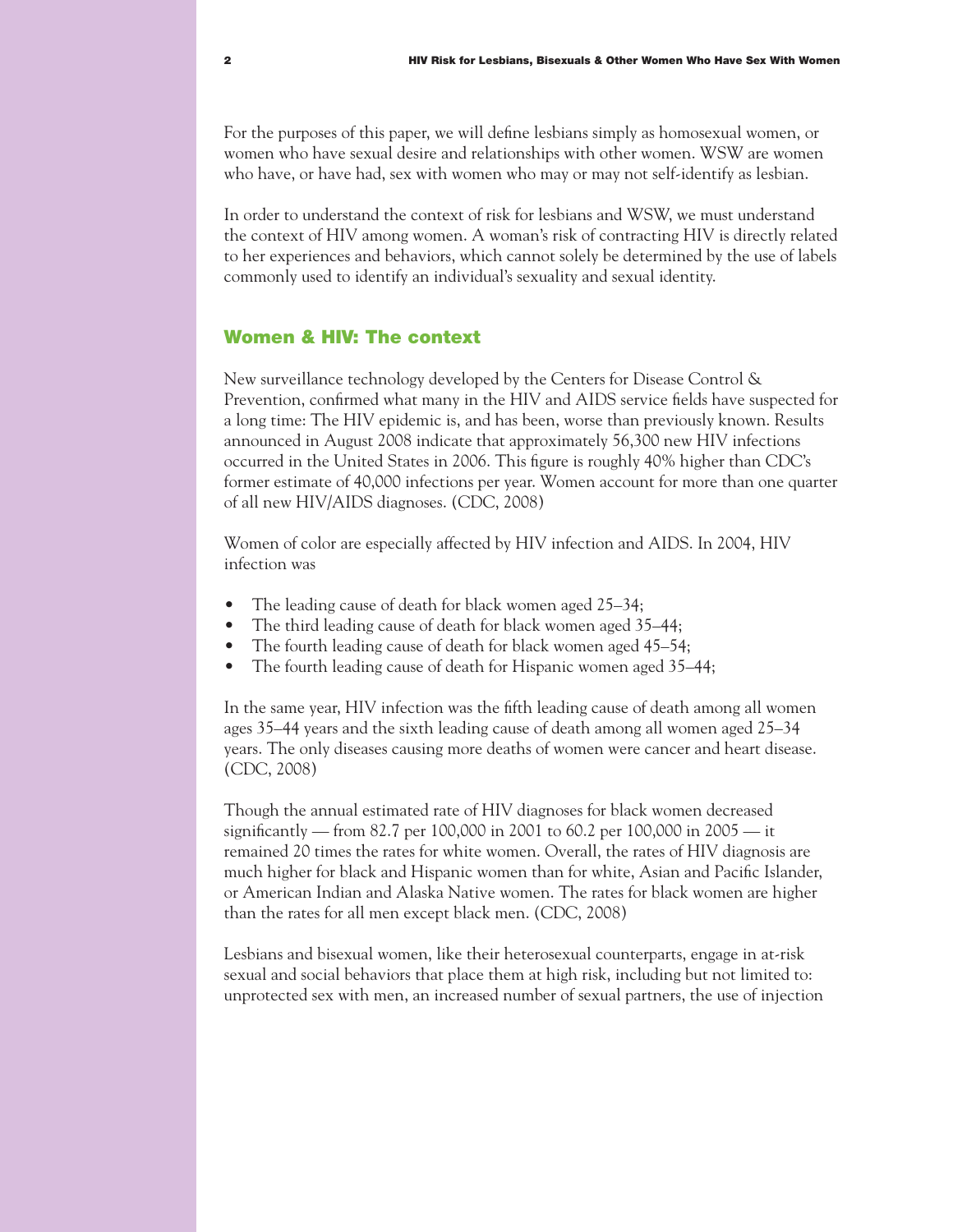drugs, and exposure to fluids known to transmit HIV i.e. menstrual blood, vaginal secretions. Research from 1992 has shown that while a number of women (81%) believe that safe sex is important, only a few (18.7%) actually practiced it when engaged in sexual activity with other women (Russell et al. 1992). More than a decade later, this continues to be a reality for a many lesbians/WSW.

#### Female-to-female transmission

While lesbians and WSW are at relatively low risk of HIV infection, lesbian sex is not risk free. In 2006, the CDC issued a report stating that there were no confirmed cases of HIV from female-to-female transmission (CDC, 2006). However, the CDC did acknowledge that there have been several documented cases of women who have sex with women that have been infected with HIV. One such individual, a 20-year-old African-American woman, revealed that while she contracted the HIV virus, she did not have a history of the typical signs of risk behavior. She had never engaged in sexual intercourse with a man, did not use injection drugs or other substances, had no tattoos or piercings and had received no blood transfusions. Her only partner was a bisexual female who had HIV. It was concluded that the regular use of sex toys contributed to the contraction (Ghobrial, 2003).

To date, much of the information on female-to-female transmission fails to mention that unprotected oral sex can involve HIV risk if the pleasure provider engages in cunnilingus while the recipient of the pleasure is in the beginning, middle, or end stage of her menstrual period, the woman performing oral sex can be at risk for HIV transmission. In addition, the presence of a large amount of vaginal secretions during oral sex can also pose a risk of female-tofemale transmission.

In the book, *Getting Unstuck*, the main character describes, what she believes to have been the way that she, as a woman who exclusively had sex with women, became infected with HIV:

"Oral sex with open fever blisters on my mouth and fingers penetration with open cuts on my fingers and hands. The cuts on my hands caused by the glass dick [the crack pipe] constantly breaking, and the other open wounds on my hands caused by handling cocaine without any protection. What made it worse was sometimes…she bled during finger penetration because nails scratched and pierced the tissue lining along the walls of her vagina during rough sex. It only takes one open cut on a finger to become vulnerable to the virus."

HIV, AIDS and STI prevention education should seek to debunk myths surrounding the female-to-female transmission. Lesbians and other women who have sex with women have been forced to remain in the "closet" of silence and shame about their risks and their HIV status. Much of this has had to do with the ways in which sexual minority groups are overlooked in the epidemic, and the assumption on the part of health care providers that women who have sex with women are at little to no risk for HIV transmission.

Three sexual activities were labeled by the National AIDS Manual (NAM) to be high risk behaviors for HIV. They included oral sex, sharing sex toys and fisting (Farquhar et al., 2001). Actual documented cases of HIV transmission through these activities are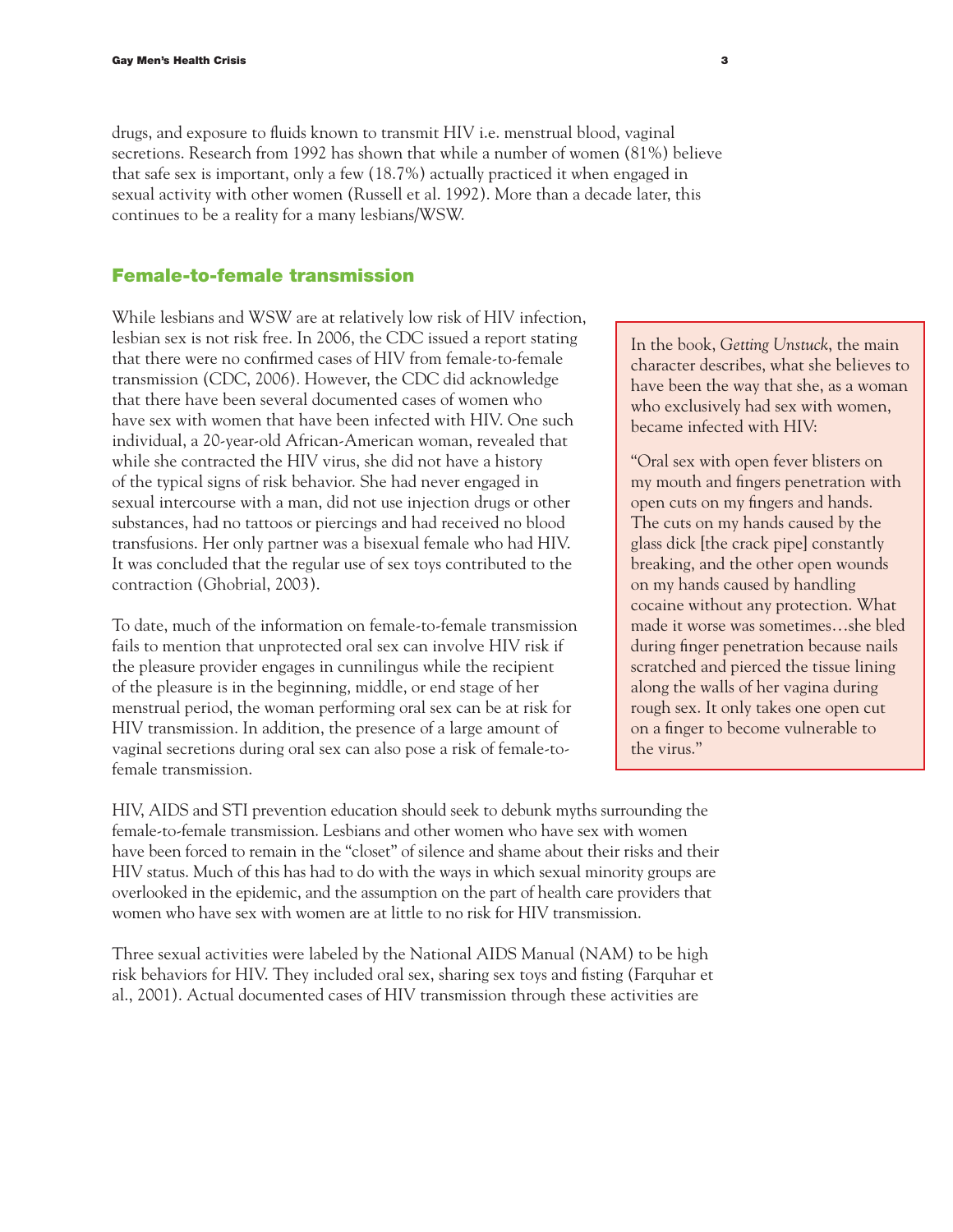very few, if any at all. The focus on the use of oral protective barriers has been given too much weight. Some critics note that emphasizing oral protective barriers can be misleading, and that more effort should be focused on other sexual practices that place women at greater risk, such as fisting and sharing sex toys without first disinfecting them (James, 1995).

A study conducted by the Lesbian AIDS Project at Gay Men's Health Crisis in 1992–93 involving 1200 WSW revealed that nearly half of the respondents shared sex toys without the use of protective barriers, and 80% reported that they had never used a barrier when engaging in oral sex (Montcalm and Myer, 2000). Roughly one out of every four women reported oral sex with a menstruating partner in the absence of a protective barrier. More than 25% of the women indicated that they did not possess an adequate level of knowledge about practicing safe sex for self protection (Montcalm and Myer, 2000).

Further, a Kaiser Network published a report that stated 20% of WSW reported sexual play that involved blood exposure and 26% had been diagnosed with an STI (Kaiser, 2001). Approximately one third of the women in the study reported that they had a male sexual partner. 84% of the women believed that they were at "zero risk" for HIV and STI's, despite the fact that most of the women engaged in "multiple episodes of unprotected sex every month that involved potential exchange of vaginal secretions, blood and semen" (Kaiser, 2001).

Little research has been devoted to the study of lesbian/WSW sexual play. Sexual practices that include genital-to-genital rubbing, sex play with toys absent of protective barriers, stimulation of genital/anal areas with hands and mouth, and other sex play that involves fluid exchange needs further study. The relationship between what constitutes sex between women and women's risk of HIV certainly deserves more attention.

A Lesbian Sexual Health and Behavior survey from London found that of the 91% of women who had performed oral sex on another female, only 14% reported using dental dams and only 1% stated that they had always used dental dams (Farquhar, 2001). A study involving Latina women who had high risk behaviors revealed that many women reported having sex with other women, but did not consider themselves lesbians (Dworkin, 2005). One woman reported participating in sadomasochistic sex play, using drugs, not washing sex toys, and having had exposure to blood. Another woman stated she enjoyed performing oral sex on her menstruating partner. Genital-to-genital rubbing was also reported. The CDC supports the fact that HIV can be transmitted through bodily fluids such as vaginal secretions, blood and menstrual blood (CDC, 2006). However, documenting the actual rates of transmission or numbers of cases involving WSW remains difficult with the current standards of classification, which are inherently heterosexist and biased.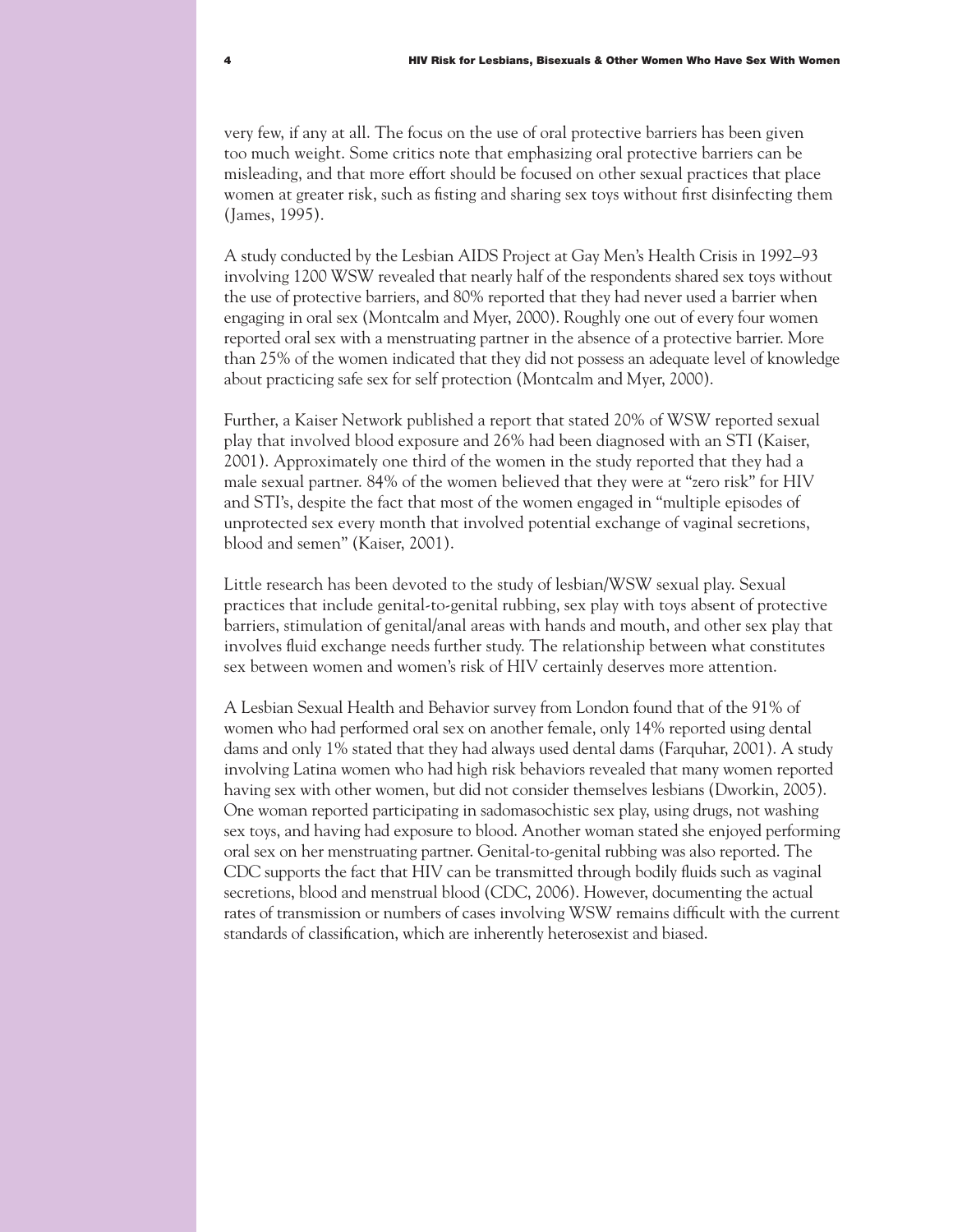### How do lesbians contract HIV or AIDS?

While there are no confirmed cases of female-to-female transmission, and virtually no dialogue about lesbian risk, many self-identified lesbians are living with HIV. Many wonder how lesbians contract HIV and AIDS. The literature has indicated that women who have sex with women are at an elevated risk for contracting HIV if they engage in high-risk activities.

This has been supported by research that indicates WSW has been shown to:

- Believe that they are at no risk for contracting HIV (Kaiser Network, 2001),
- Engage in injection-drug use (Young et al., 1992)
- Report higher rates of sex with bisexual men and IDUs (Koh et al., 2005)
- Engage in sexual activity with men (Rosario et al., 1999)
- Are less likely to discuss their sexuality with their physicians (Meckler et al., 2006)
- Are more likely to report low levels of physical and mental health (Marrazzo, 2004)
- Report barriers to accessing healthcare. (Solarz et al., 1999)

#### Perception of risk

WSW are at an increased risk for HIV when they believe that they are part of a low-risk population due to their sexual identity (Young et al., 1992). This false sense of immunity or protection masks the risks that WSW face.

The Journal of the Gay and Lesbian Medical Association reported 84% of the 503 WSW surveyed said they were at "zero risk" for HIV or other STI exposure, despite the fact that these women engaged in sexual play that included exposure to blood and other bodily fluids and/or included a male partner (Kaiser Network, 2001). Women are not socialized to talk openly and honestly about sex; whether it is with the same or opposite sex. Both in America and globally, lesbians — particularly lesbians of color — deal with enormous cultural standards that try to dictate how they sexually express themselves and explore sexuality. Women from different cultural, geographical backgrounds and religious affiliations experience varying degrees of risk. Stigma and discrimination, community alienation and overt homophobia are typical issues that African-American and Hispanic women, whose cultural backgrounds include Christianity, Judaism, and Islam, face from their communities. Homosexuality is often frowned upon, and in some countries punishable by death. Women of these religious and cultural backgrounds often experience low self-esteem, which directly impacts their ability to negotiate latex barrier use with sexual partners, whether they are male or female.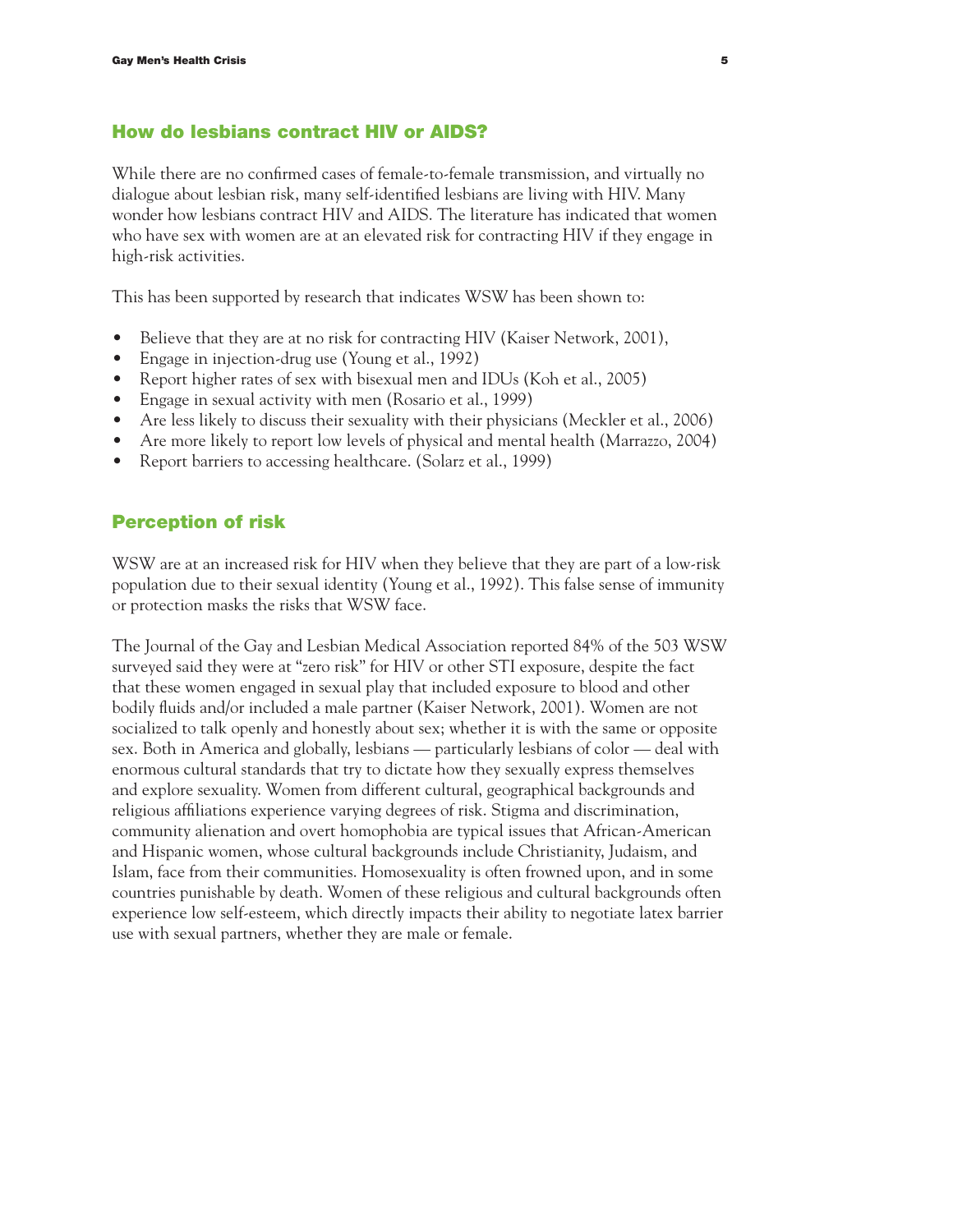In communities of color, HIV diagnosis rates are significantly higher for Black and Hispanic women compared to White, Asian/Pacific Islander, American Indian or Alaska Native women (CDC, 2007). Reasons for not using barriers such as condoms differ among ethnic groups as well. One study found that African American women did not use condoms due to low self-esteem and empowerment. Lack of social resources, such as social support, was a predictor for decreased condom and other barrier use for Latina women (Nyamathi et al., 1995). In addition, obtaining health information and services specific and culturally sensitive to lesbians and WSW proves to be more of a challenge for those women living in rural areas, most notably in older generations of women (Butler, 1996).

Sexual identity is not indicative of sexual behavior. There remains no set definition of "lesbian", which further complicates this area of research. Furthermore, definitions of '"lesbian" can differ among cultural, racial and ethnic groups. Some women who identify as "lesbian" may also engage in sexual activity with men. Conversely, some women, such the Latina women in a Los Angeles survey of high-risk women, would identify with the statement, "Sure, we have sex with women, but we're not lesbians" (Dworkin, 2005). Countless numbers of women believe that they are at zero-risk for HIV simply because they have sex with women. But what constitutes sex between two women? It has been identified that the HIV virus can be transmitted through blood and menstrual blood, breast milk and vaginal secretions (CDC, 2006). To state that women who have sex with women are at little to no risk of HIV disregards those whose sexual play involve these known methods of transmission.

## Injection drug use

Research has shown that WSW who are also injection drug users (IDUs) have a higher rate of HIV infection than non-WSW IDUs. Between 20–40% of injection drug users are women who have sex with women (Dworkin, 2005). A study that included heterosexual men and women, as well as men and women who had same-sex contact, revealed that the highest prevalence of HIV infection was among women who have sex with women (Diaz et al., 2001). While women who have sex with women may not necessarily engage in injection drug use themselves, many do have sexual partners who are injection drug users. Thirty-nine percent of WSW in one study reported that their male sexual partner had sex with other men, and roughly 20% of these women believed that their male sexual partner had a history of injection drug use (Hollander, 1996).

WSW IDUs were also found to have more male sexual partners and more likely to have sex with an individual who was an IDU or HIV positive (Friedman et al., 2003). WSW IDU's reported that they were more likely to have unprotected sex MSM, share needles, exchange sex for drugs and other goods, and have sex with a partner that either was an IDU, or infected with HIV (Ibid).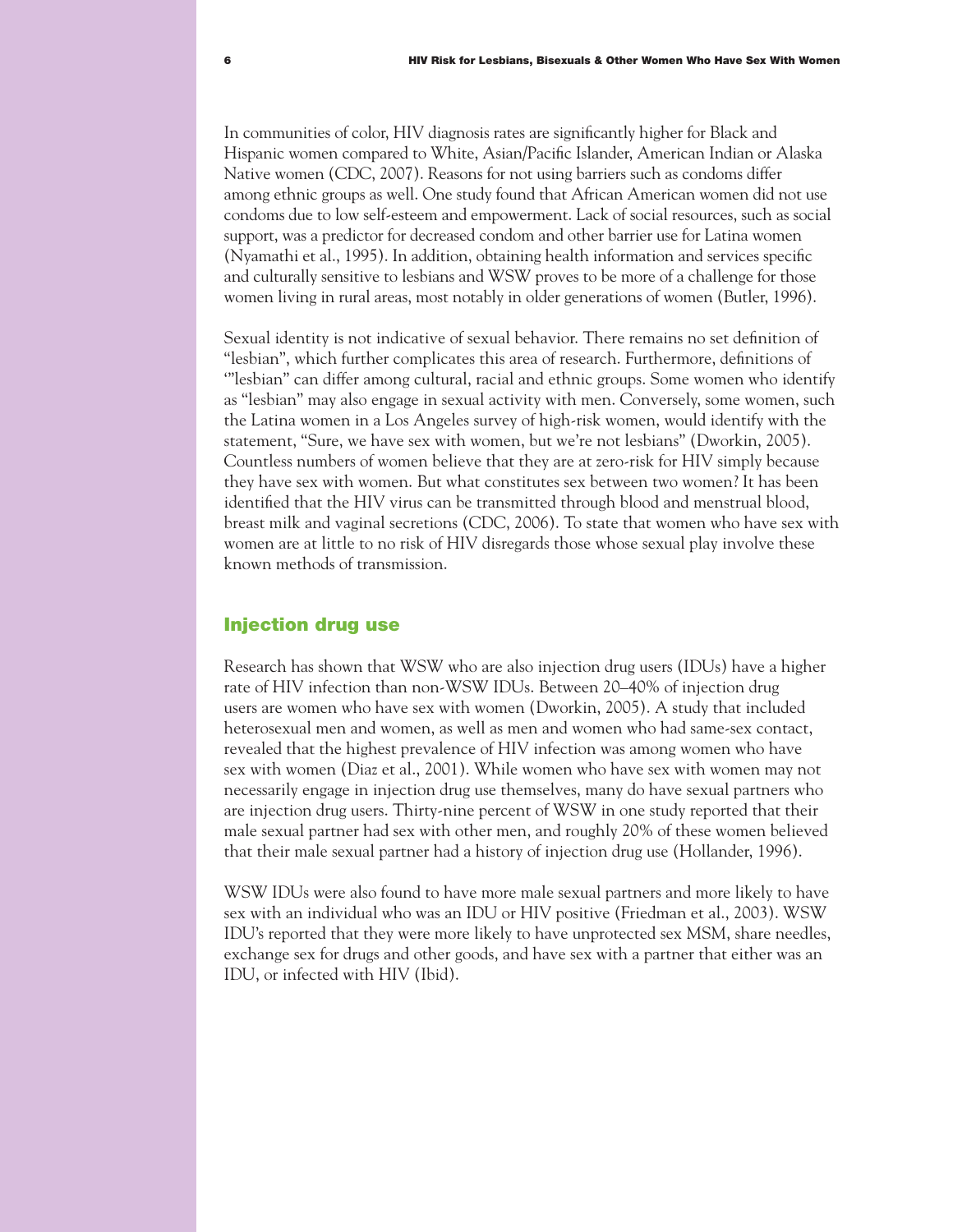It also important to note that sharing drugs with another person is an "intimate event." The likelihood that sex play will occur is heightened by the stimuli of the drug being shared particularly between two or more women. Sensuality and sexual expression among women is very common. Women are more playful with one another and freer in the expression of affection to another. When substance use is involved often latex barriers are not used during such intimate exchanges.

#### Sex with men

According to the Centers for Disease Control and Protection (CDC), HIV risk behaviors for WSW include: injection drug use, unprotected vaginal sex with men, as well as sex with men who have sex with men (MSM) or men who are injection drug users (CDC, 2006). Many studies have gathered supporting evidence that lesbians and WSW engage in sexual activity with men. Eighty-five percent of WSW reported having sex with men, according a study in American Journal of Public Health (Bailey, 2007). In general, WSW are more likely to engage in sexual activity with a bisexual or gay man (Dworkin, 2005). In LAP's experience, some lesbians who have sex with gay or bisexual men do so, in part, because they feel safer with a man who also has same-sex attractions or behaviors.

Some research indicates that women who have sex with women (WSW) engage in higher rates of higher-risk behaviors, on average, than heterosexual women. Women who reported same-sex contact showed higher rates of infection WSW than women who said they were exclusively heterosexual (Bevier, 1995). Compared to heterosexual women, WSW were more likely to have sex in exchange for money or drugs, inject drugs themselves and use crack cocaine. Of the women who reported same-sex contact, 93% also reported sexual contact with men (Bevier, 1995). A 2007 study revealed that women who reported having sex with both women and men ) were as likely to report vaginal intercourse as women who reported sex exclusively with men. WSW were also more likely to participate in anal intercourse, oral sex, or other genital contact not leading to intercourse with men than were women who had sex exclusively with male partners (Mercer et al., 2007).

Equally, many female adolescents who are attracted to or sexually active with other females also report having sex with males. Many lesbian and bisexual young women have sex with males in an effort to convince family members that they are not gay (Rosario et al., 1996). This is also true of many young, gay men. The impact of bisexuality, homosexuality and social stigma on a woman's risk for HIV transmission, remains a challenge in efforts to reduce HIV and STI infections among women, especially young women.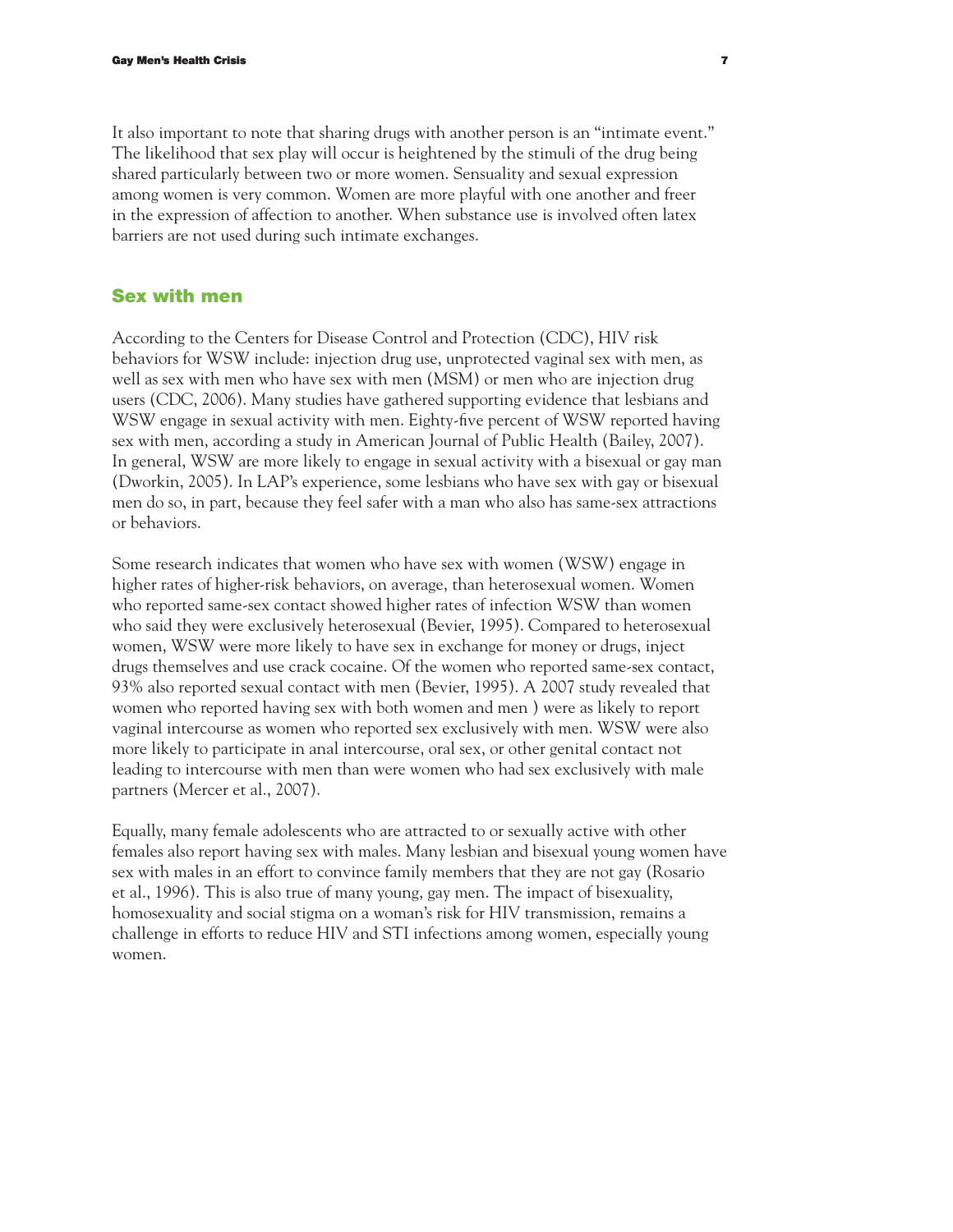#### Barriers to health access

There are many barriers to accessing health care that confront lesbians and WSW. Institutional and social barriers are among some of the restrictions that these groups of women face. For those in same-sex relationships, domestic partner health benefits are most often unavailable. These policies vary by state and differ among employers and health insurance companies. Stigma, discrimination, gender norms and gender inequality, heterosexism and homophobia all complicate women's accessing health services as well as their obtaining pertinent health information relevant to the risks and disparities lesbian and bi-women face. In general, compared to heterosexual women, lesbians and WSW are more likely to report being uninsured, having difficulty in finding care, being unable to afford care, and being less likely to obtain preventive health care (Los Angeles Gay & Lesbian Center, 2000).

Another common barrier to comprehensive care for lesbians continues to be lack of training and cultural sensitivity to women who have sex with women. In a 2008, the Lesbian AIDS Project conducted two sexuality focus groups, with eleven self-identified lesbians of color. The majority of respondents reported feeling that health and service care providers lack training and information on lesbian health. Respondents shared experiences of being dismissed whenever a request for HIV testing was made. Testing was often not offered at all because of the assumption that lesbians are not at risk for HIV infection.

There has been minimal attention given to female-to-female transmission by local, state and federal health departments. Because of the current construction of risk, there are no lesbian or WSW-specific HIV prevention interventions sanctioned by the CDC, for example, in the Diffusion of Evidence-Based Intervention (DEBI) program.

The Mautner Project, a leading national lesbian health organization, found that 75% of lesbians delayed obtaining health care, compared to 54% of heterosexuals. Financial concerns were among the leading the causes (Mautner Project, 2005). Seventy-five percent of lesbians reported experiencing discrimination at health care offices; 16% of lesbians reported that it was for this reason that they delayed seeking healthcare. It is also likely that due to the perceived minimal risk of STI and HIV infection, many lesbians and bisexual women do not seek health care, with the belief that they are immune. When asked about health risks that lesbians are concerned about for themselves, the highest ranked categories were being overweight or out of shape and getting older; no one reported HIV/AIDS as a concern (Mautner, 2005).

A recent survey administered by the Woman's Institute of the Gay Men's Health Crisis attempted to identify strengths and weaknesses of a particular outreach initiative, "We're Not Taking It Lying Down!" The survey also sought to understand the way in which women of color engage topics such as stigma, barriers to women getting tested for HIV,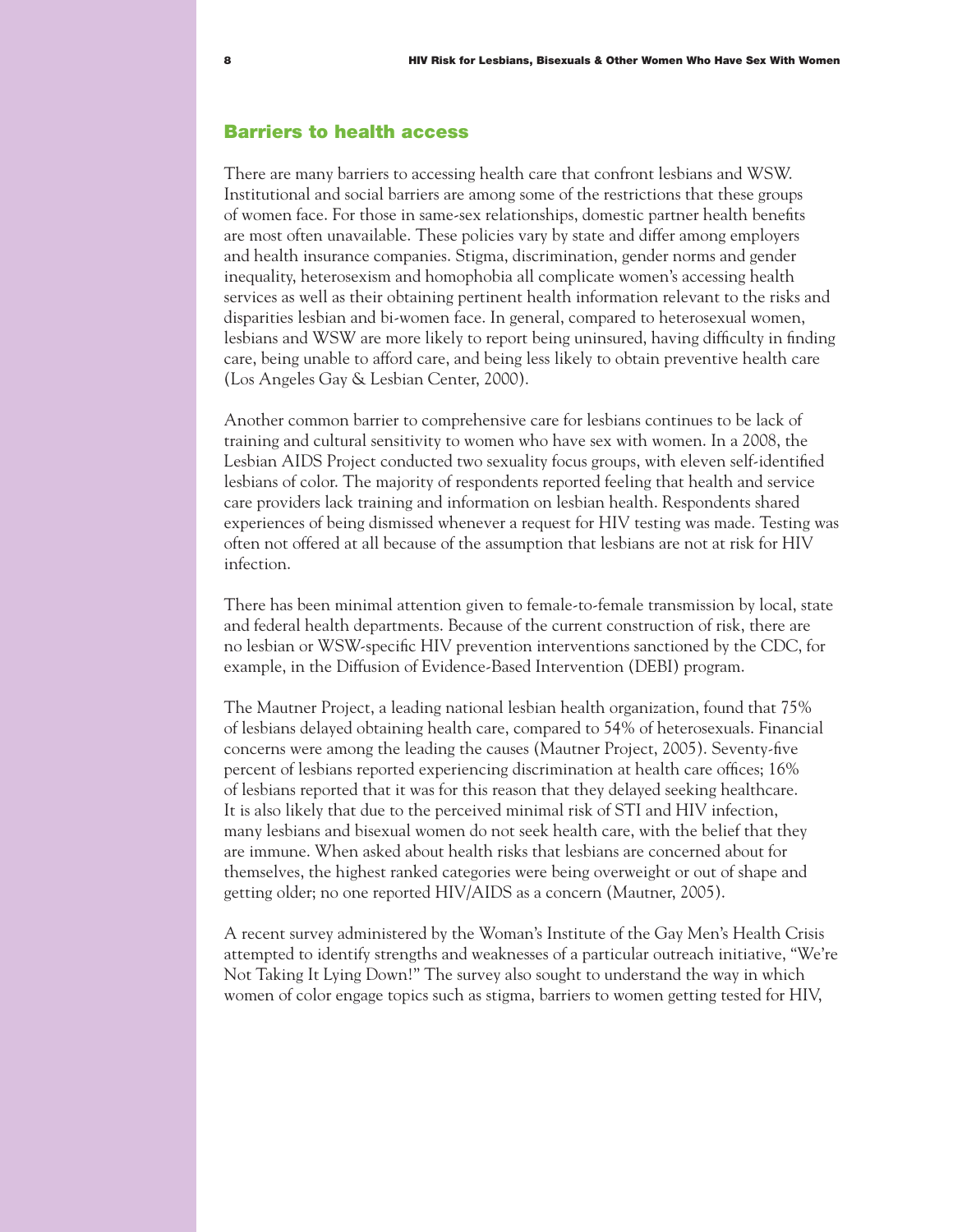and overall knowledge about the epidemiology of HIV and AIDS. Stigma was the main reason why women did not pursue HIV testing. Fear of what the results may be (64.4% of the respondents chose the top three values for fear) and concern over what others may think (58.7% of the respondents chose the top three values for concern) were among the other main reasons as to why many women avoided testing for HIV. Thirty-five percent of the respondents, (all women of color), reported that they believe women of color are "almost certainly" likely to test positive for HIV; 42% reported that it was probably likely that women of color would be infected with HIV (Pierce et al., 2008).

The Institute of Medicine (IOM) released a report entitled, Lesbian Health: Current Assessment and Directions for the Future. The report showed that lesbian women had higher levels of alcohol and substance abuse, compared to women in general. The IOM

report noted that while the two main factors for transmission remain sharing needles and having unprotected sex with men, the possibility of female-to-female HIV transmission exists, and deserves further research (IOM, 2000).

A British study published in the American Journal of Public Health concluded that women who reported sexual contact with women were at risk for adverse health outcomes compared to women who only had sexual contact with men (Mercer et al., 2007). Women who had a history of same-sex contact were more likely to have more male partners, and report higher

levels of unsafe sex, smoking, alcohol consumption, intravenous drug use, and sexually transmitted infection diagnoses (Mercer, et al, 2007).

Lesbians and WSW report lower levels of physical health than their heterosexual counterparts, including lower levels of mental health (Marrazzo, 2004). Furthermore, research has supported the notion that decreased mental health and self esteem can lead to substance abuse and other HIV risk behaviors, especially among impoverished women (Nyamathi, 1995). Due to adversity such as homophobia, LGBT youth have been shown to be at greater risk for substance abuse, depression, attempting suicide, running away from home and dropping out of school (LA Gay & Lesbian Center, 2000). A study that explored substance use among lesbian, gay and bisexual youth showed that female, gay and bi-youth were more likely to engage in substance abuse than males, placing them at a higher risk (Rosario, Hunter, Gwadz, 1997). The coming out process for LGBT youth also has been found to be associated with substance abuse (Rosario, Schrimshaw, Hunter 2004).

LGBT youth have also been found to participate in high risk sexual behaviors, including: an early age for sexual initiation, high numbers of sexual partners, exchanging sex for goods (food, money, shelter, resources), and unprotected sexual activity (Rosario et al., 1999). Female youth in this study also reported engaging in: sex with a risky partner, unprotected oral and vaginal sex, sex when drugs were used and sex during menstruation (Rosario, et al., 1999).

75% of lesbians delayed obtaining health care, compared to 54% of heterosexuals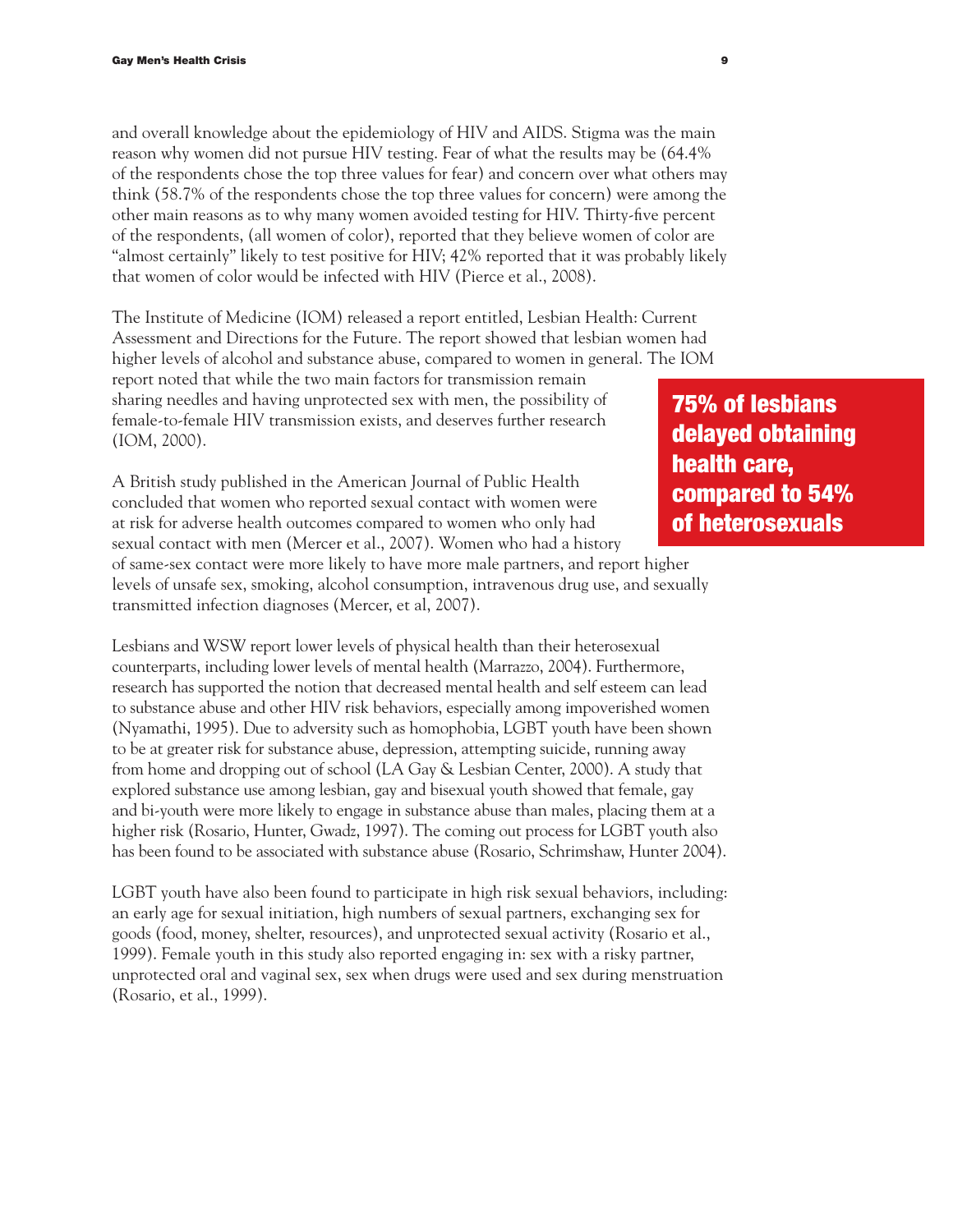In study involving 1,304 women that examined the sexual behaviors of women in low risk populations, 11% identified as bisexual and 40% identified as lesbian. Bisexual women reported substance use with sex at a higher rate than lesbians or heterosexual women (Koh et al., 2005).

### Environmental & other structural issues

Women who have sex with women face multiple systems of oppression that invariably impact their lives and place them at risk for HIV infection. The most obvious of these oppressive systems, continues to be gender bias and discrimination, which plays out in people's lives, whether it is at work, home, school, and in religious cultures. Patriarchal practices still plague a great majority of the US' social norms and mores, including medicine.

Homophobia and stigma exacerbate HIV risk for women. Due to the psychosocial and environmental barriers that many people of color must face, many individuals may be forced to assert their cultural, religious or ethnic identities over their sexual identity. Many young people of color are less likely to be out with their sexual identity to their parents (Grov et al., 2006). A majority of the women in the United States who are HIV positive are women of color. HIV/AIDS disproportionately affects women of color, and WSW who are also women of color are not immune. HIV infection was the leading cause of death for Black and African American women ages 25–34 in 2005. For Black and African American women between the ages 35–44 years old, HIV infection was the third leading cause of death, and the fourth leading cause of death among Hispanic women of the same age bracket (CDC, 2007). Comprehensive reviews have found that women who have sex with women make up 20% to 40% of female injection drug users across samples (Dworkin, 2005). Certainly, this is another group that faces stigma and oppression from mainstream society. WSW IDU's have also shown to have been more likely to have lived homeless, been institutionalized in a mental health facility, and to have been incarcerated (Friedman et al., 2003)—all aspects that can adversely affect the well-being of these women. Socioeconomic factors also play a role in these women's lives. Approximately 25% of African Americans and 20% of Hispanics live in poverty (CDC, 2007). A 2005 national survey revealed that health costs and inadequate health care coverage were among the top reasons that WSW did not seek health care (Mautner, 2005). Many women forego preventative care health services and are excluded from high quality health care.

All of these factors have the strong possibility of impacting an individual's mental health and self-esteem. As these areas of health decline, an individual is more likely to engage in risky behaviors such as drug use and unprotected sex with partners (Nyamathi et al., 1995). Positive support of one's identity, including sexual identity, is also linked with physical and psychosocial well-being. The coming out process is one area where this is especially necessary, as it has also been found that there is a relationship between HIV risk and non disclosure of one's sexual identity to health care providers (Grov et al., 2006).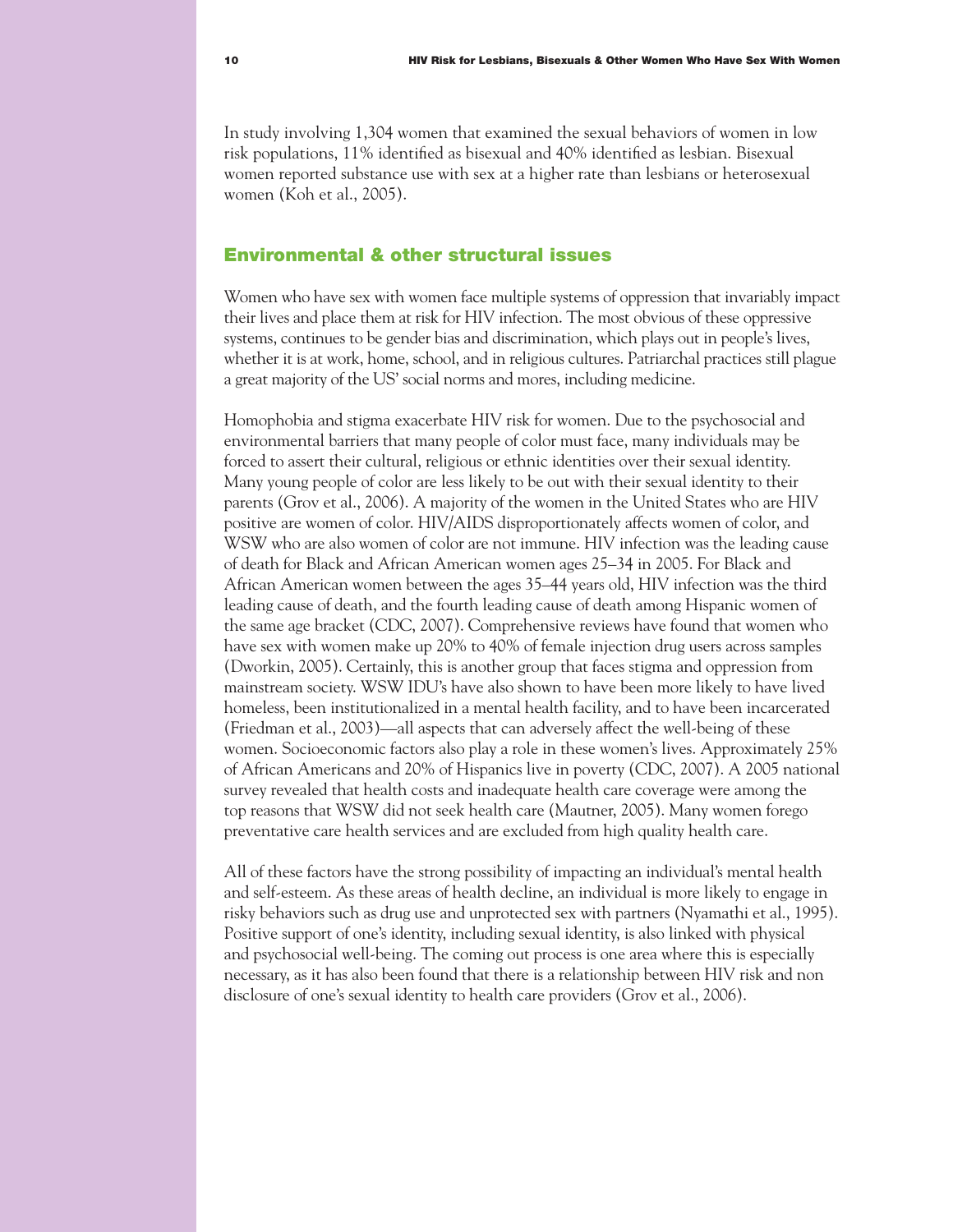## Violence

Lesbian, gay, bisexual and transgender (LGBT) youth experience higher levels of violence, stigma, mental stress, suicide and substance abuse, all of which have the potential for increasing one's risk of HIV (Saewyc, 2006). Subsequently, those individuals may not have support systems built into their social networks, meaning they don't have where they feel comfortable, supported, cared for and loved. Coping with homophobia, violence, abuse, stigma and lack of support may lead individuals to engage in activities that put them at an increased risk for HIV.

LGBT adolescents are also been more likely to be the victims of a sexual abuse. Similarly, adolescents who have experienced sexual abuse are at an elevated risk for engaging in unprotected sex, sex with multiple partners, prostitution, and use of drugs, including injection drugs (Saewyc, 2006), thereby increasing their risk for contracting HIV. Furthermore, sexual minorities have been found to experience high rates of violence, which may impact future risk behaviors.

#### **Invisibility**

The risk of female-to-female transmission is very low. However, one should also examine the external factors that may woman's sexual and risk behaviors. Consider the woman who comes from a strong culturally

conservative religious background who is forced to hide her sexual identity by passing as a heterosexual woman. This woman also has sex with men. Depending on the power dynamics and role of gender in the relationship, the woman may not advocate for the use of protective barriers during sex with her male partner. Negative religious messages about homosexuality often have an adverse effect on how women see themselves as valuable and deserving of protecting themselves against HIV and other STIs. As with heterosexual women, lesbians receive societal messages about what a woman should and should not do with her body. Often the message is that women don't have the right to exercise self-autonomy in their sexual relationships; whether they are heterosexual or otherwise. Consider also the women who are forced to exchange sex for resources in order to survive and those who feel void of social and emotional support and turn to drug use, or the woman who faces discrimination in public spaces, due not only to her sexual identity, but to sexism and racism.

Women who have sex with women are not prioritized in HIV prevention efforts, despite the fact that WSW have reported significantly high rates of infection and HIV risk behavior. The Centers Disease Control and Prevention (CDC) contribute to this invisibility of risk because there exists no category to classify transmission between women (Montcalm and Myer, 2000). When a woman has had a male sexual partner, she

Reviews have found that women who have sex with women make up 20% to 40% of female injection drug users across samples (Dworkin, 2005)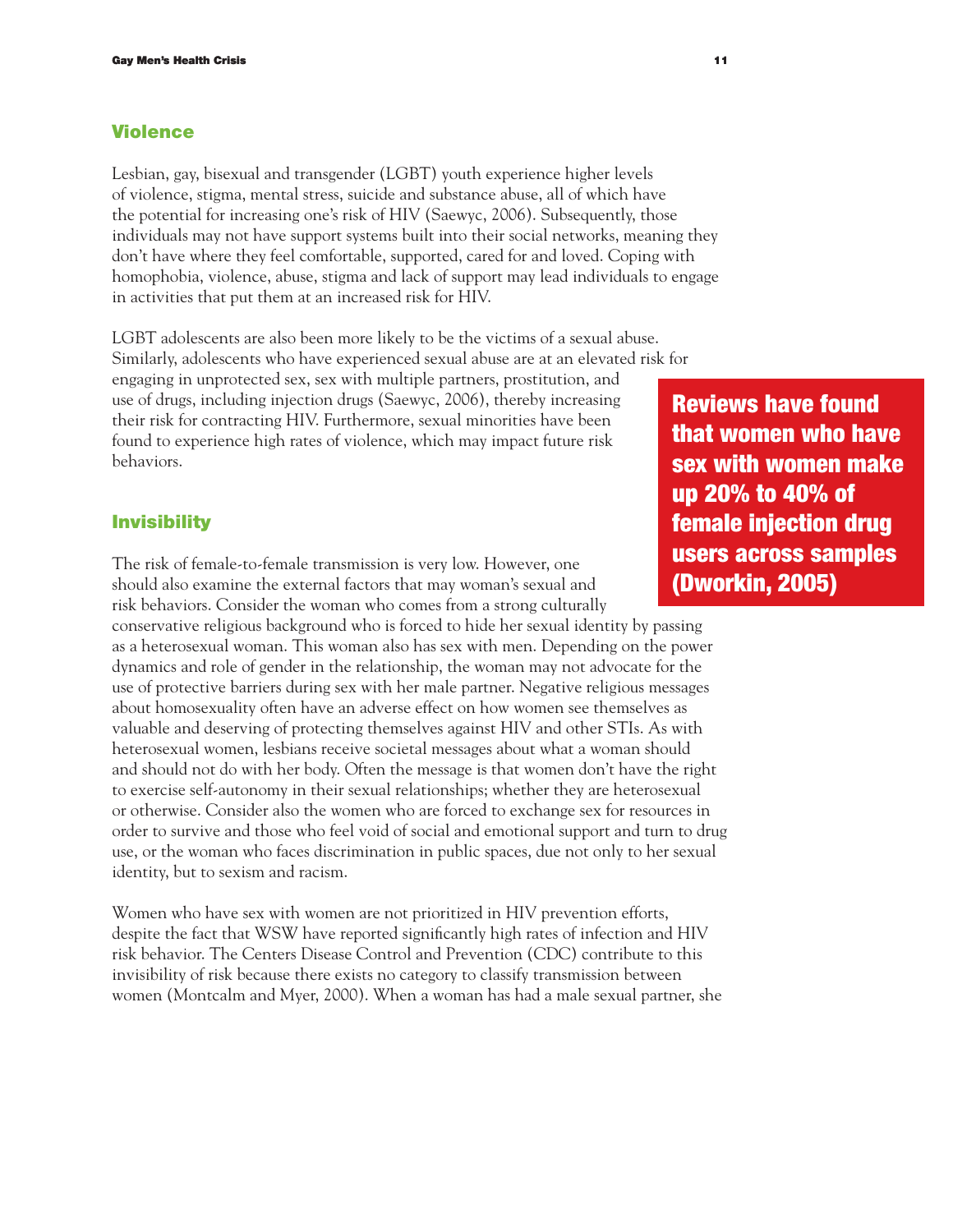is epidemiologically classified as heterosexual, despite how many female sexual partners she may have or how she may identify sexually (Dworkin, 2005).

While the CDC acknowledges that there is a risk of female-to-female transmission due to vaginal and menstrual fluid exchange, there remain no confirmed cases of female-tofemale transmission of HIV in their database (CDC, 2006). The CDC's fact sheet, "HIV/ AIDS among Women Who Have Sex with Women", states that although there are no confirmed cases, female-to-female sexual transmission of HIV should still be considered as a possible risk. In more than 60% of the CDC's reported HIV cases in 2004, the physician did not ascertain whether or not the woman had same-sex contact. Failure to collect this pertinent information only contributes to the invisibility of women who have sex with women and their HIV risk and status (CDC, 2006).

Common myths about these women's sexuality, as well as gaps in research, contribute to the lack of visibility among lesbians and WSW in relation to HIV prevention, contraction and transmission. Typically, funding for research goes to those areas that are deemed to be higher risk populations, ignoring the need for further study in the area of WSW and HIV.

#### Implications

The Institute of Medicine's (IOM) report on lesbian health declared that more research was needed in the field of lesbian health issues. The reasons cited were: 1) To gain knowledge and improve the health status of lesbians, 2) to confirm beliefs and counter myths regarding health risks of lesbians, and 3) to identify the health areas of which lesbians are at the greatest risk (IOM, 2000). The inclusion of lesbians and women who have sex with women in data collection and analysis will help to combat the invisibility these women have confronted within previous research. The surveillance of infections reported among women who have sex with women has not been adequate. It is prudent to have data collection on this population to gain insight on the reality of the epidemic as well as the actual number of cases and modes of transmission. As data collection improves many disparities will become more evident.

Further study and resources must be dedicated to examining the various health disparities among this population. Certainly, more research and education is needed, specifically in regards to HIV transmission and contraction in women who have sex with women. This may involve a study on specific sexual practices and behaviors that WSW engages in. Women who have sex with women are infected with HIV, and in some cases, transmission has occurred when the only risk factor involved is an infected female partner. To be written off as a 'low-risk' group, not only has health implications for lesbians and WSW (as infections rise), but also policy and prevention implications. First, low-risk groups will receive less attention in the way of funding, media exposure,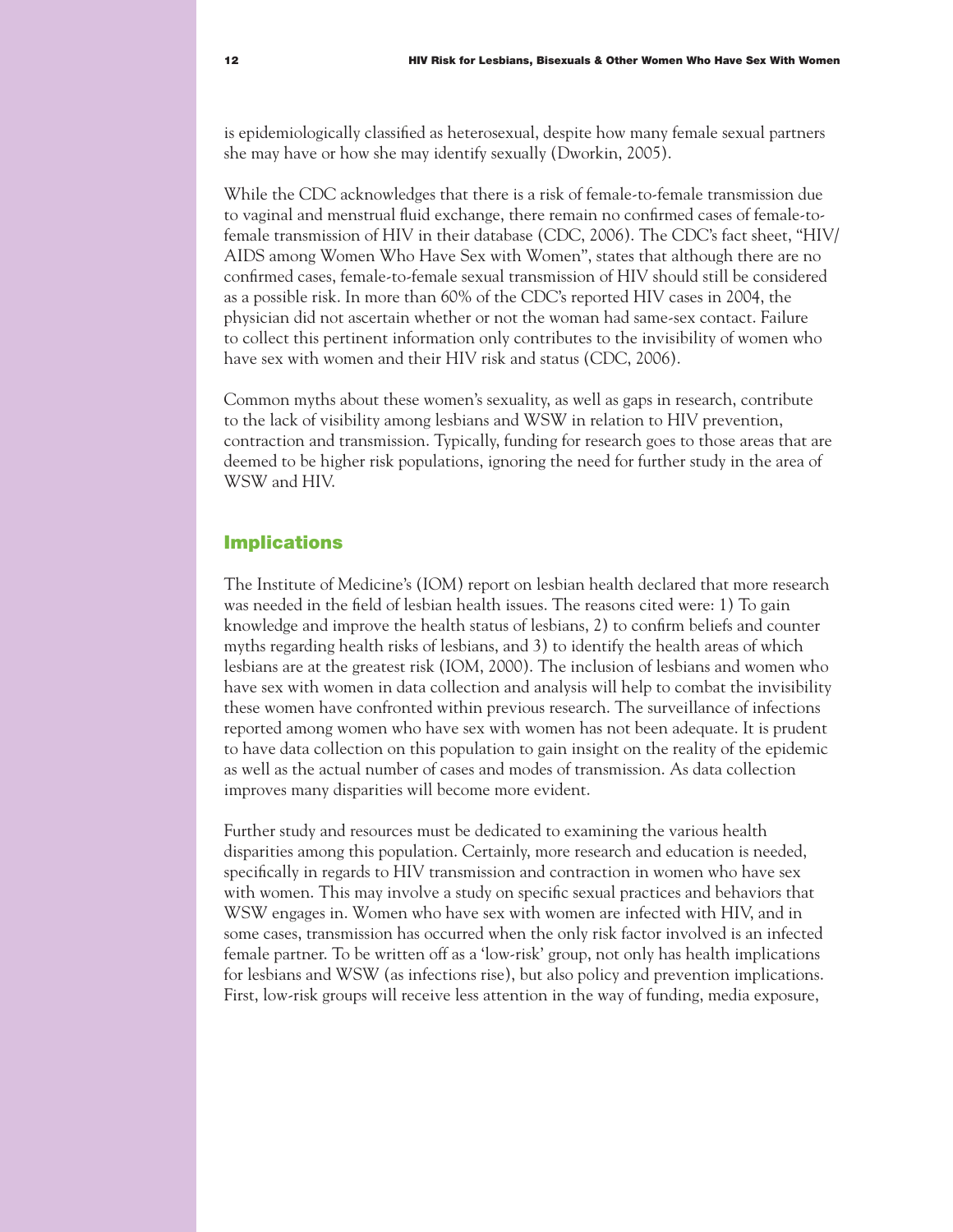education/outreach, medical staff training and health screening, thereby impacting the degree to which policies and standards are developed in evaluating and assessing the reality of this population's risk. Second, the stigma that some hold against people with HIV/AIDS (PWA) has the great potential to leak into the policy arena. One such example was highlighted by the research presented by Herek et al. (2003), which found that those individuals who supported name-based HIV reporting possessed negative feelings towards people who were HIV positive, and believed that the stigma related to AIDS was not a great concern. In contrast, those who felt anonymous reporting would better protect the privacy and safety of PWA thought AIDS stigma was a major concern.

While increasing support from mainstream research is crucial, there are other areas in which progress can be made. Training medical staff to recognize the needs of lesbians and WSW and to deliver health care in a culturally competent manner is another area to be addressed. Health professionals must be properly trained in gathering the HIV history of WSW, and should be careful not to use language that make assumptions about one's sexual identity and/or behavior (White, 1997). Questions void of heterosexist assumptions will encourage an open dialogue between provider and patient.

Stigma and bias certainly exist within the medical field regarding to same-sex practices as well as AIDS. A survey of medical students found that 25% thought homosexuality was immoral and felt negatively about interacting with this population; 9% thought homosexuality was a mental illness and 14% stated increased feelings of homophobia since the rise of AIDS (LA Gay & Lesbian Center, 2000). As an increased number of youth become sexually active and start to explore their sexual identities, it is prudent to ensure that school staff, including psychologists, social workers, counselors, and nurses, are effectively trained in the health factors and risks specific to those who partner with members of the same sex (Sawyer et al., 2006).

Education and outreach efforts would also help to address the misperceptions that many lesbians and WSW have about HIV infection and transmission. As previously evidenced, multiple studies have indicated that women who have sex with women believe that they are at little to no risk for HIV. This is likely due to the lack of health information available to this population. It has been documented that perceived personal risk and educational levels are predictors of barrier use (Montcalm, Myer 2000).

## **Conclusion**

The fact that female-to-female transmission of HIV has not yet been documented by the CDC and is seemingly hard to achieve, leaves providers, HIV preventionists and women who have sex with women thinking HIV is not an issue for lesbians and WSW. A review of the recent literature and reflections on our own 17 years of experience with lesbians and WSW validates that some lesbians/WSW engage in high risk behaviors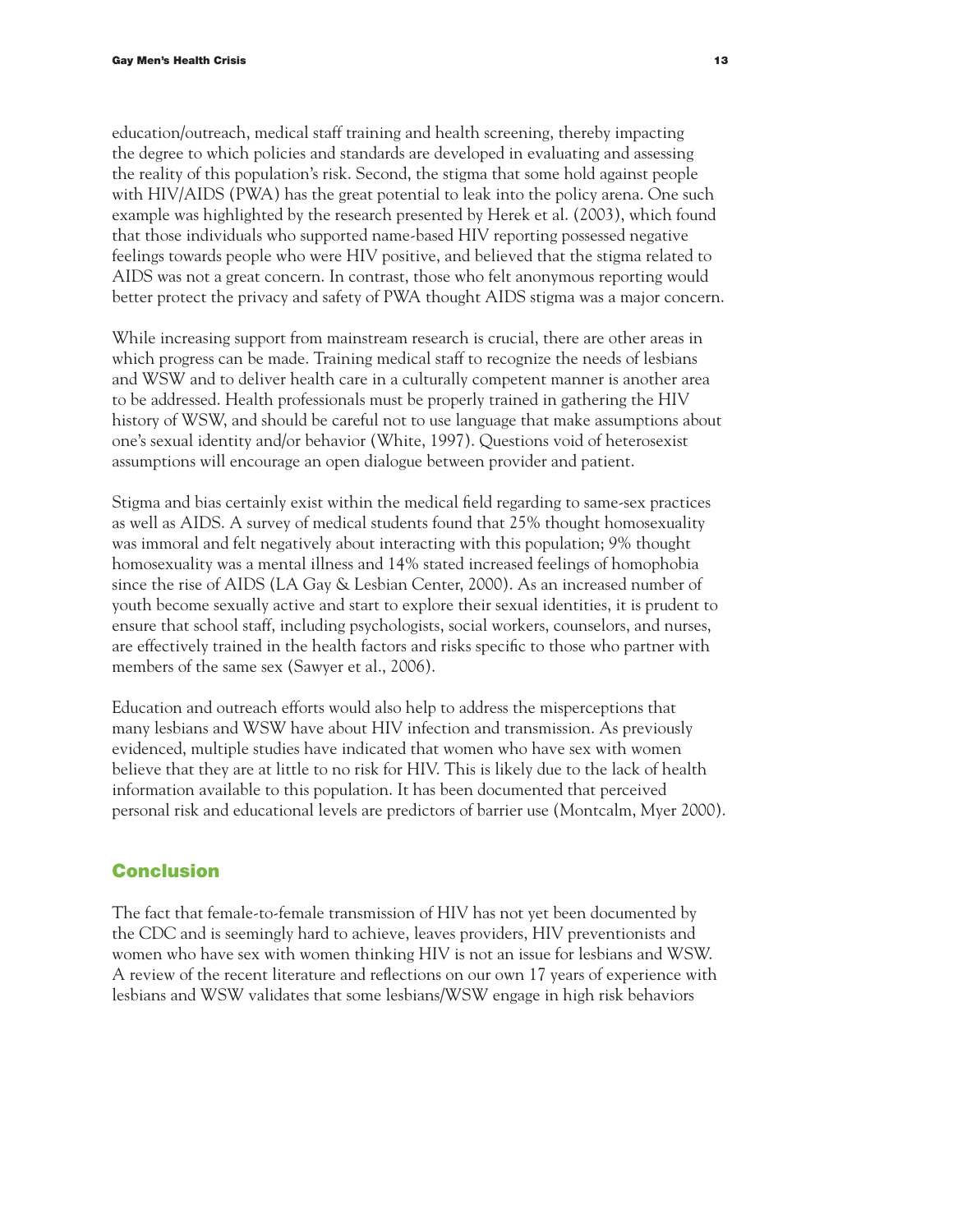that place them at risk for HIV transmission. Some WSW use injection drugs and may share needles and works. Some WSW have sex, or sexual histories, with HIVpositive men and/or injection drug users. Our observations in LAP suggest not only that that WSW of color (in New York City as well as nationally) experience a number of environmental adversities that drive risk and confound expectations based solely on their sexual orientation, but that the dialogue about lesbians and HIV, and the resultant programming and service options for lesbians has not advanced much in years.

Lesbians need and deserve tailored health interventions and better health outcomes. After revisiting the literature, we hypothesize that a more substantive examination of the intersections between sexual health, sexuality, identity and stigma in public health programming has the potential to yield both. Until lesbians and WSW are acknowledged more substantially funding, research initiatives, education, policy reform and cultural competency, women will continue to fall through the cracks. Many women who partner with women will continue to believe that the risk of HIV is not a concern. Furthermore, to dismiss the risk faced by lesbians and women who have sex with women — whether low, medium or high — promotes marginalization and invisibility, stunts access to care and breeds stigma associated with HIV and AIDS in the lesbian and WSW community.

#### GMHC's Perspective

GMHC fights to end the AIDS epidemic and uplift the lives of all affected.

Reflecting the New York City epidemic, GMHC serves an active client base with 23% women (nearly 3,000 clients in FY08). Approximately 14% of GMHC's female client base in 2008 identified as bisexual, gay or lesbian.

Founded in 1992, LAP confronts the HIV prevention and care needs of lesbians and women of color in NYC who have Sex with Women (WSW). In the last 17 years, the Lesbian AIDS Project has been the 'go-to' place for lesbians and WSW, The mission of the Lesbian AIDS Project is to challenge the invisibility of lesbians, bisexual women and other women who currently or previously partner with women in the HIV epidemic. LAP currently serves 85 women annually with regular services and activities.

At a time when no one wanted to talk about lesbians getting HIV or even being at-risk for HIV transmission, LAP was the singular voice for the community. LAP brought HIV out of the closet in the WSW community! Through the years, we have gained significant expertise in understanding and working with the interconnection of stigma, social and cultural vulnerability, self-esteem and identity as they relate to sexual risk-taking among WSW. Today, LAP is still a central hub for HIV information and support for women in the lesbian and WSW communities.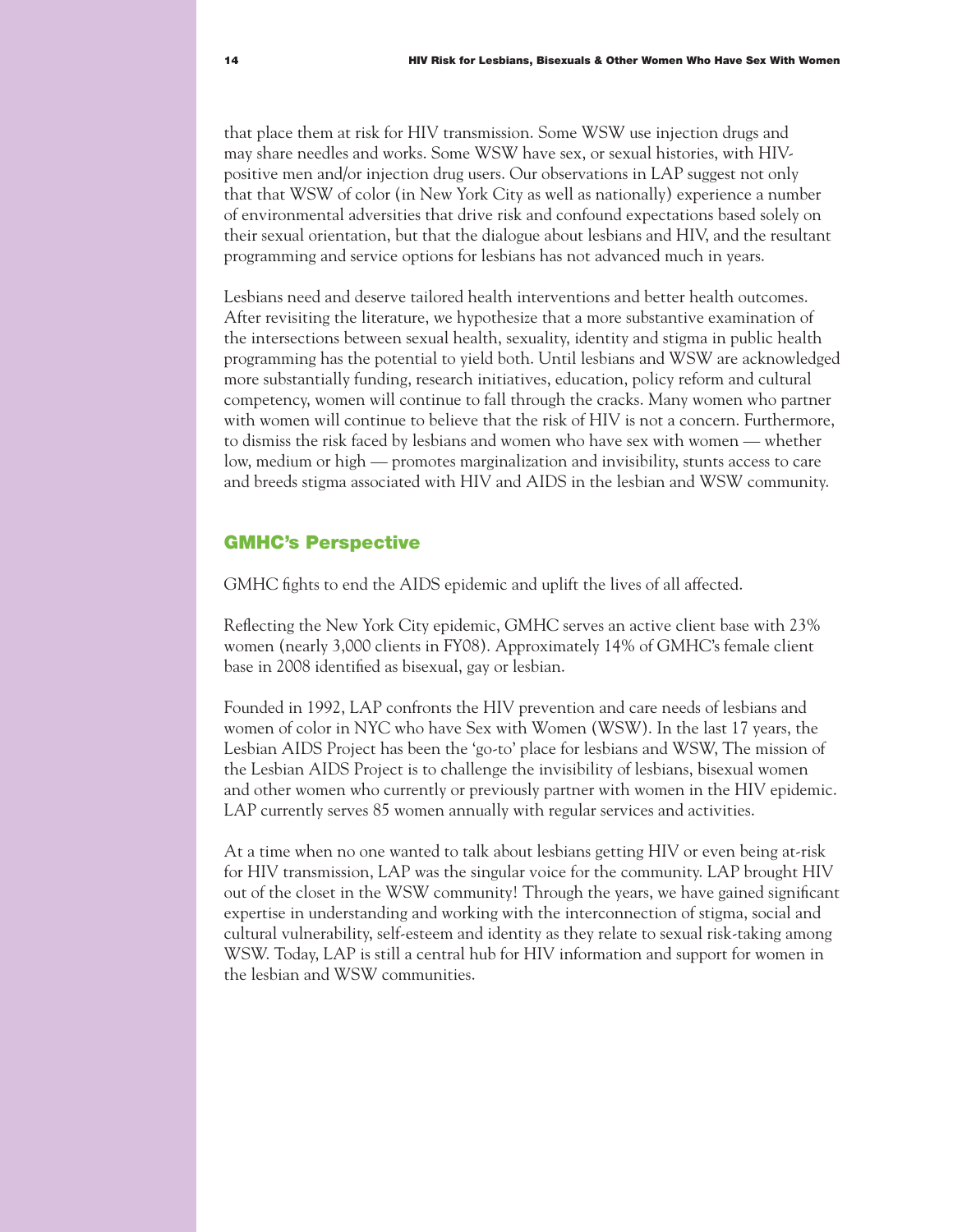LAP is more than a program, it is a community where WSW are affirmed in their identity, learn to love, empower, and protect themselves, which directly has the potential to reduce their risk-taking behaviors. LAP support groups reduce isolation, build peer support, increase skills and coping strategies to address the life challenges faced by at-risk and HIV-positive WSW.

LAP is a program of the Women's Institute at GMHC. The specific goals of the Women's Institute are:

- Focus broad public attention on recognizing the increasing impact of HIV and AIDS on women, and on addressing the core inequalities that are driving this trajectory, such as poverty, gender-based violence, sexism and sexuality biases, stigma, literacy and lack of education;
- Support the development and broad promulgation of best-practice prevention and treatment modalities specifically designed for, and controlled by women;
- Empower women affected and infected by HIV and AIDS to protect themselves, to take charge of their futures, and to lead the way towards re-defining and responding to their needs and autonomy.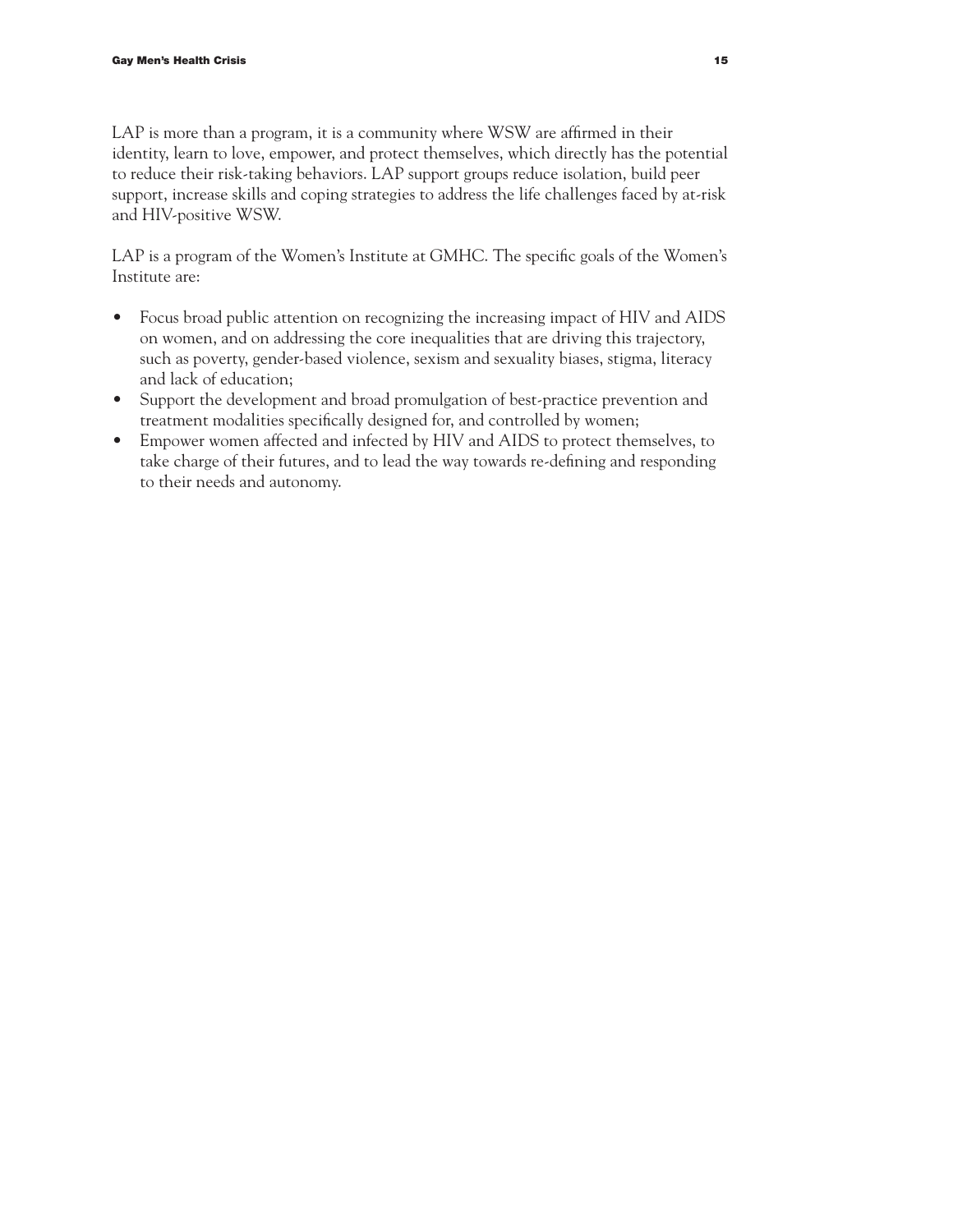### **Credits and Acknowledgments**

This report was written and researched by Avinder K. Deol and Alicia Heath-Toby, with editorial support from Kimberleigh J. Smith, MPA and Sean Cahill, PhD.

**Avinder K. Deol** is a Master's Candidate in the Health Advocacy Program at Sarah Lawrence College. She has interned with a number of organizations, including the Women's Institute and Lesbian AIDS Project at GMHC, MergerWatch, Raising Women's Voices, and Planned Parenthood, and was the Conference Coordinator for the National Women's Speak-Out for Health Reform in NYC. She received her Bachelor's from Cornell College in Women's Studies and Political Science, where she was a member of Women's Resource Group, Union of Progressive Students, LGBTQ Alliance group, and advocated for midwifery and home birth reform in the state of Iowa. At the time of this printing, Avinder Deol had received her degree.

**Alicia Heath-Toby** is the Program Coordinator of the Lesbian AIDS Project in the Women's Institute at Gay Men's Health Crisis. She brings to her position 15 years of social justice advocacy experience on behalf of disenfranchised communities impacted by HIV and AIDS — as advocate and program coordinator and a cleric in the faith-based community that supports and affirms LGBTIQ communities of color. After receiving her Bachelor of Arts Degree from Holy Cross College, she was fortunate to come in to contact with an organization on the cutting edge of HIV and AIDS, the Black Commission on AIDS. In 1998, she began working with Loving In Truth, an HIV prevention program of Liberation In Truth Unity Fellowship Church (LITUFC).

Currently she serves as Assistant Pastor of Liberation In Truth UFC, and serves as an Advisory Board member of LITUFC's Youth and Young Adult Initiative, True Colors. Years ago, Alicia and her wife Saundra, accepted the invitation to join Lambda Legal and six other New Jersey couples in the lawsuit, Lewis vs. Harris, a case seeking the right to marry for same-sex couples in the state of New Jersey. She and her wife of 20 years live in Newark, New Jersey, and are the proud grandparents of six.

The authors for this paper wish to graciously acknowledge the following individuals for their loving and unwavering support of the Lesbian AIDS Project (LAP): Dr. Marjorie J. Hill, Chief Executive Officer, GMHC, the Peer Health Educators of LAP and the Women's Institute — Deborah Bailey, Vanessa Campus, Lillibeth Gonzalez, Carol Logan, Carolyn Selman and all those who have come before. Our gratitude extends to women such as G. Chezia Carraway, Amber Hollibaugh, Ana Oliviera, Talatha Reeves and many more who've 'stepped out of the closet' and spoke up for lesbians and women who partner with women about the impact HIV has on our lives. A special thanks to our good friends in GMHC's Marketing & Communications Department, Krishna Stone and Adam Fredericks, for their time, talent and historical perspectives. LAP would also like to acknowledge the hard work of Kimberleigh Smith and Sean Cahill, who made themselves available to simply listen to the thoughts of the authors of this paper.

 LAP would like to dedicate this paper to the lesbians and WSWs living with HIV, to our supporters who are caring for us and to the advocates for challenging the invisibility of lesbians and WSWs in the face of the HIV epidemic.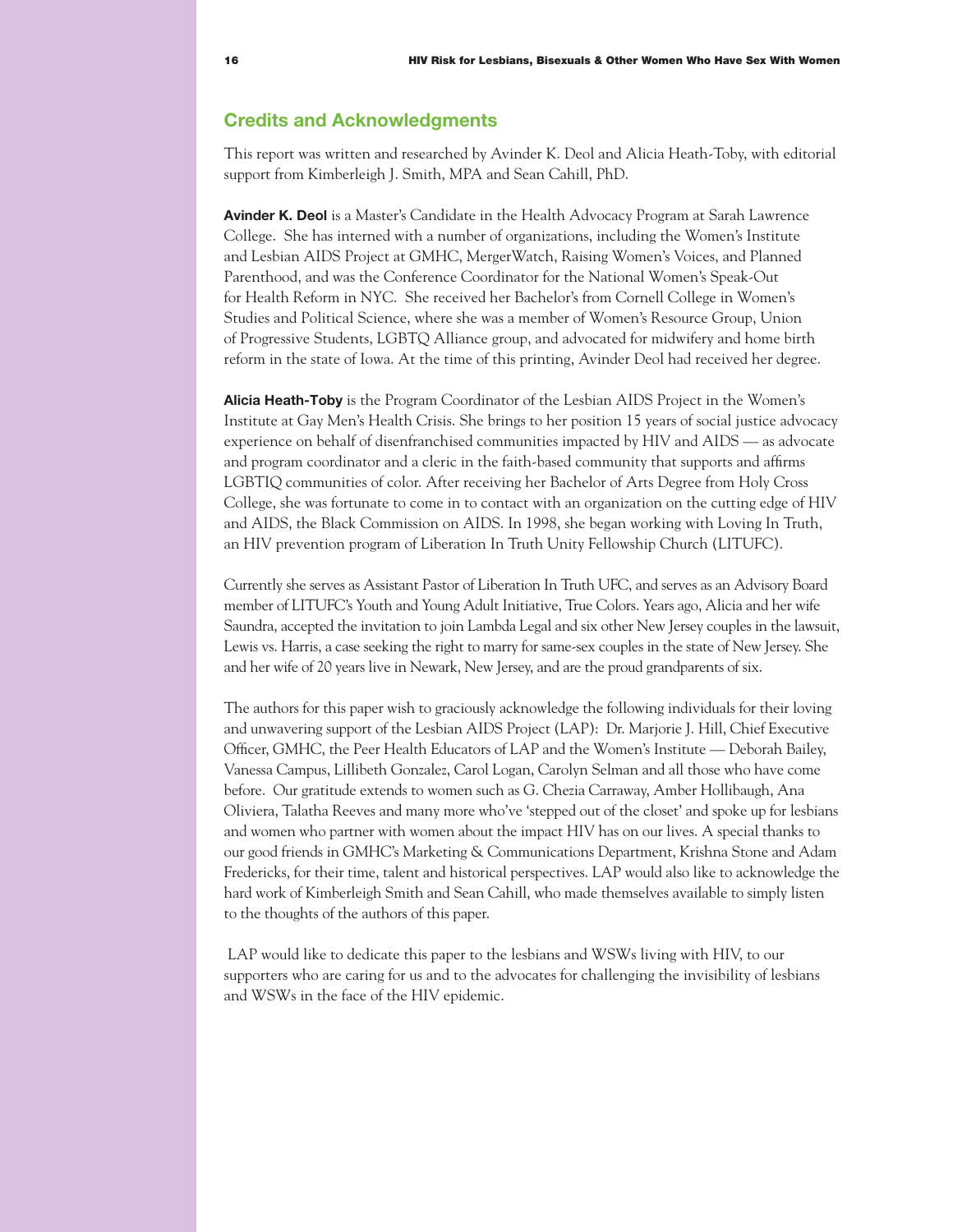#### References

Arend, Elizabeth D. (2005). "The Politics of Invisibility: Homophobia and Low-Income HIV-Positive Women Who Have Sex with Women". Journal of Homosexuality. Vol. 49 (1): 97–122. EBSCOHost: Academic Search Premier.

Bevier, Pamela Jean, Chiasson, Mary Ann, Heffernan, Richard T. and Castro, Kenneth G. (1995). "Women at a Sexually Transmitted Disease Clinic Who Reported Same-Sex Contact: Their HIV Seroprevalence and Risk Behaviors". American Journal of Public Health. Vol.85 (10): 1366–1371.

Brittain, Danielle R, Gyurcsik, Nancy C. and McElroy, Mary. (2003). "Barriers to Physical Activity in Healthy Adult Lesbians". Gay Lesbian Medical Association. Kansas State University. Available at http://www.glma.org/index.cfm?fuseaction=Feature.showFeature&Categ oryID=11&FeatureID=49 Accessed on August 14, 2008.

Butler, Sandra S. (1996). "The Perspectives of Older, Rural Lesbians On Accessing Health Care". Gay Lesbian Medical Association. University of Maine, School Of Social Work. Available at http://www.glma.org/index.cfm?fuseaction=Feature.showFeature&CategoryID=1 1&FeatureID=86 Accessed on August 14, 2008.

Center For Disease Control. (2006). "HIV/AIDS Among Women Who Have Sex With Women". CDC HIV/AIDS Fact Sheet. Pg. 1–2. Available at http://www.cdc.gov/hiv/topics/women/resources/factsheets/pdf/wsw.pdf Accessed on August 14, 2008.

Center For Disease Control. (2007). "HIV/AIDS Among Women". CDC HIV/AIDS Fact Sheet. Pg. 1–7. Available at http://www.cdc.gov/ hiv/topics/women/resources/factsheets/pdf/women.pdf Accessed on July 21, 2008.

CDC HIV/AIDS Facts, August 2008.

CDC HIV/AIDS Fact Sheet: HIV/AIDS Among Women, August 2008.

Conscious. (2002). Getting Unstuck, Pg. 206. SWN Publishing, ISBN#0971695105.

Diaz, Theresa, Vlahov, David, Greenberg, Barbara, Cuevas, Yvonne and Garfein, Richard. (2001). "Sexual Orientation and HIV Infection Prevalence Among Young Latino Injection Drug Users in Harlem". Journal of Women's Health & Gender-Based Medicine. May Vol.10 (4): 371–380. EBSCOHost: Academic Search Premier.

Dworkin, Shari L. (2005). "Who is Epidemiologically Fathomable in the HIV/AIDS Epidemic? Gender, Sexuality, and Intersectionality in Public Health". Culture, Health and Sexuality. Nov–Dec. Vol. 7(6): 615–623.

Farquhar, Clare, Bailey, Julia, and Whittaker, Dawn. (2001). "Are Lesbians Sexually Healthy? A Report of the 'Lesbian Sexual Behavior and Health Survey". London: South Bank University. Pg. 1–95.

Fogel, Sarah C. (1999). "Differences Within The Lesbian Community in Disclosure Patterns of Sexual Orientation to Healthcare Providers". Gay Lesbian Medical Association. Vanderbilt University Medical Center. Available at http://www.glma.org/index. cfm?fuseaction=Feature.showFeature&CategoryID=11&FeatureID=70 Accessed on August 14, 2008.

Friedman, Samuel R., Ompad, Danielle C., Maslow, Casey, Young, Rebecca, Et. Al. (2003). "HIV Prevalence, Risk Behaviors, and High-Risk Sexual and Injection Networks Among Young Women Injectors Who Have Sex With Women". American Journal of Public Health. Vol. 93, No. 6. Pg. 1–8. http://www.ajph.org/cgi/content/full/93/6/302 Accessed on July 31, 2008.

Goldstein, Nancy. (1995). "Lesbians and the medical profession: HIV/AIDS and the Pursuit of visibility". Women's Studies. Sept. Vol.24 (6): 531–553. EBSCOHost: Academic Search Premier.

Grov, Christian, Bimbi, David S., NaníN, José E. and Parsons, Jeffrey T. (2006). "Race, Ethnicity, Gender, and Generational Factors Associated With the Coming-Out Process Among Gay, Lesbian, and Bisexual Individuals". Journal of Sex Research. May Vol.43 (2): 115–121. EBSCOHost: Academic Search Premier.

Harris Interactive. (2005). "New National Survey Shows Financial Concerns and Lack of Adequate Health Insurance Are Top Causes for Delay by Lesbians in Obtaining Health Care". Harris Interactive and The Mautner Project. Pg.1–6. Available at http://www.witeckcombs. com/news/releases/20050311\_mautner.pdf Accessed on August 15, 2008.

Herek, Gregory M., Capitanio, John P., and Widaman, Keith F. (2003). "Stigma, Social Risk, and Health Policy: Public Attitudes Toward HIV Surveillance Policies and The Social Construction of Illness". Health Psychology. Vol. 22, No.5, Pg. 533–540.

Herek, Gregory H., Chopp, Regina and Strohl, Darryl. (2007). "Sexual Stigma: Putting Sexual Minortity Health Issues In Context". In The Health of Sexual Minorities: Public Health Perspectives On Lesbian, Gay, Bisexual and Transgender Poplulations. New York: Springer.

Herek, Gregory M. and Greene, Beverly (Eds.) (1995). AIDS, Identity, and Community: The HIV Epidemic of Lesbians and Gay Men. Vol. 2. London: Sage Publications.

Hollander, Dore. (1996). "Lesbians, too, can get HIV/AIDS". Family Planning Perspectives. Sept/Oct. Vol.28 (5): 186. EBSCOHost: Academic Search Premier. Institute of Medicine. (2000). "Lesbian Health Fact Sheet". Office on Women's Health. Available at http:// www.4woman.gov/owh/pub/factsheets/lesbian.htm Accessed on August 15, 2008.

James, Barbara. (1995). "Lesbians and HIV: Automatic Immunity or Pressing Concern?" Reproductive Health Matters. Vol. 3, No. 5. Pg. 117–120. Kaiser Network. (2008). "Report Says Female Condoms Effective But Underused Because of Insufficient Marketing, Investment". Kaiser Daily HIV/AIDS Report: AIDS 2008. The Henry J. Kaiser Family Foundation. Available at http://www.kaisernetwork.org/daily\_ reports/print\_report.cfm?DR\_ID=538773&dr\_cat=1 Accessed on August 14, 2008.

Kaiser Network. (2001). "Lesbian and Bisexual Women May Practice Unsafe Sex, 84% Unaware of Risks". Kaiser Daily HIV/AIDS Report: Science & Medicine. The Henry J. Kaiser Family Foundation. Available at http://www.kaisernetwork.org/daily\_reports/print\_report. cfm?DR\_ID=2538&dr\_cat=1 Accessed on August 14, 2008.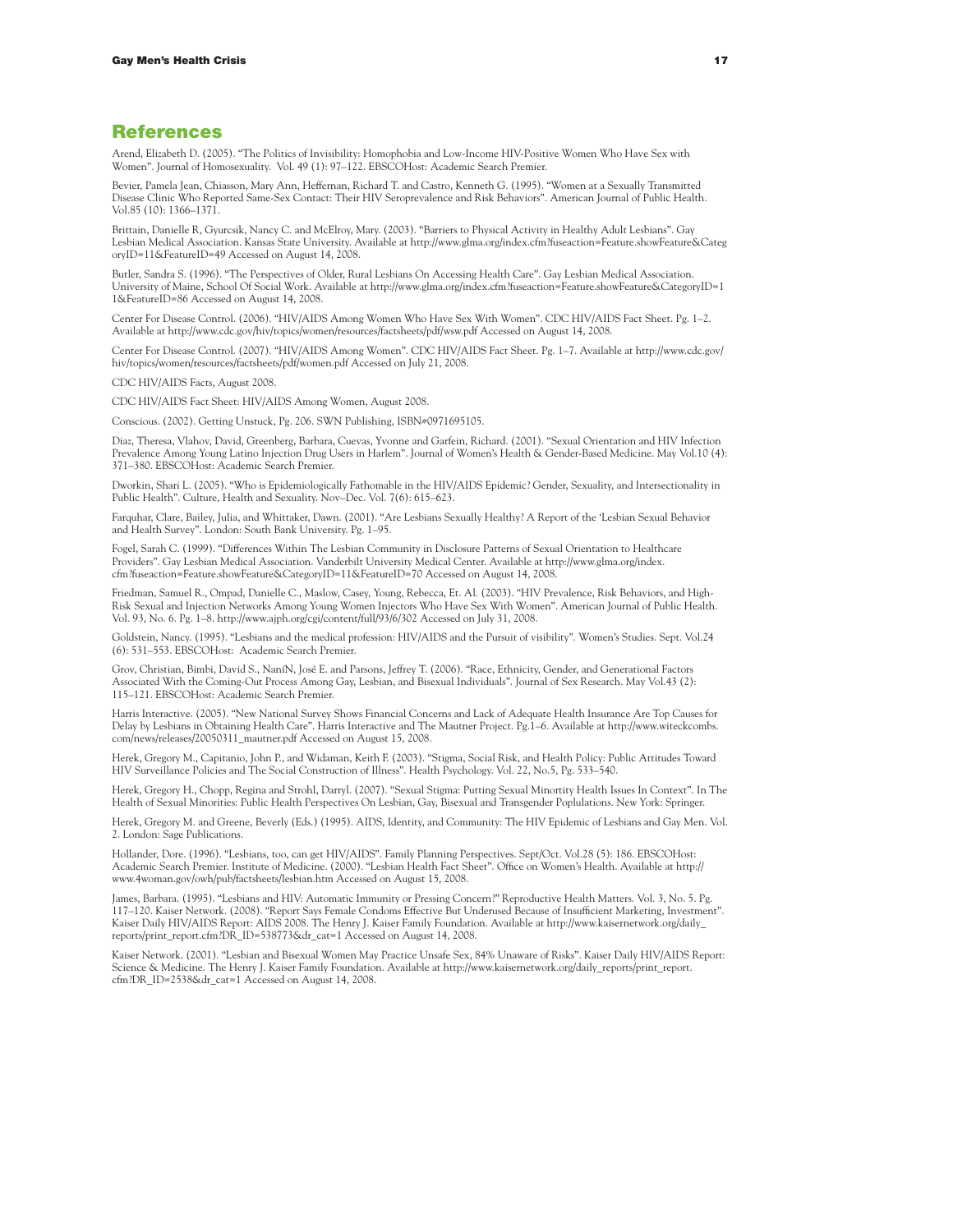Koh, Audrey S., Gómez, Cynthia A., Shade, Starley and Rowley, Erin. (2005). "Sexual Risk Factors Among Self-Identified Lesbians, Bisexual Women, and Heterosexual Women Accessing Primary Care Settings". Sexually Transmitted Diseases. Sept Vol. 32 (9); 563–569. EBSCOHost: Academic Search Premier.

Kwakwa, Helena A. and Ghobrial, M.W. (2003). "Female-to-Female Transmission of Human Immunodeficiency Virus". Clinical Infectious Diseases. Vol. 36. Pg.40–41. Infectious Diseases Society of America: Chicago Journals. Available at http://www.journals.uchicago.edu/doi/ full/10.1086/345462 Accessed on July 31, 2008.

Lombardi, Chris. (2003). "Lesbians Face Unique Set of AIDS Risks". Women's eNews: Health & Environment. Pg. 1–5. Available at http:// www.womensnews.org/article.cfm/dyn/aid/1254 Accessed on August 14, 2008. Los Angeles Gay & Lesbian Center. (2000). Advancing Gay and Lesbian Health: A Report From the Gay and Lesbian Health Roundtable. Los Angeles: The Gill Foundation, RAND Corporation, UCLA Center for Health Policy Research. Pg.1–28. http://www.lgbthealth.net/research/LAGLCRoundTable2000.pdf Accessed on July 31, 2008.

Marrazzo, Jeanne M. (2004). "Barriers to Infectious Diseases Care Among Lesbians". Emerging Infectious Diseases. Vol. 10, No. 11, Pg. 1974–1978. International Conference on Women and Infectious Diseases.

Marrazzo, Jeanne M. (2005). "Dangerous Assumptions: Lesbians and Sexual Death". Sexually Transmitted Diseases. Vol. 32, No. 9, Pg. 570–571. American Sexually Transmitted Diseases Association.

Meckler, Garth D., Elliot, Mark N., Kanouse, David E., Beals, Kristin P., Schuster, Mark (2006). "Nondisclosure of Sexual Orientation to a Physician Among a Sample of Gay, Lesbian, and Bisexual Youth". Archives of Pediatrics and Adolescent Medicine. Vol. 160, No.12, Pg. 1248–1254. Available at http://archpedi.ama-assn.org/cgi/content/full/160/12/1248 Accessed on August 15, 2008.

Mercer, Catherine H., Bailey, Julia V., Johnson, Anne M., Erens, Bob, Wellings, Kaye, Fenton, Kevin A. and Copas, Andrew J. (2007). "Women Who Report Having Sex With Women: British National Probability Data on Prevalence, Sexual Behaviors, and Health Outcomes". American Journal of Public Health. Vol. 97 (6): 1126–1133. EBSCOHost: Academic Search Premier.

Meyer, Ilan H., Dietrich, Jessica and Schwartz, Sharon. (2008). "Lifetime Prevalence of Mental Disorders and Suicide Attempts in Diverse Lesbian, Gay, and Bisexual Populations. American Journal of Public Health. Vol. 98 (6): 1004–1006. EBSCOHost: Academic Search Premier.

Montcalm, Denise and Myer, Laura L. (2000). "Lesbian Immunity from HIV/AIDS: Fact or Fiction?" Journal of Lesbian Studies. Vol.4 (2). Binghamton, NY: Haworth Press.

Nauen, Elinor and Goldman, Bonnie. (2007). "Women and HIV/AIDS: An Overview". The Body: Complete HIV/AIDS Resource. Body Health Resources Corporation. Available at http://www.thebody.com/content/art45915.html. Accessed on August 18, 2008.

Nyamathi, Adeline, Stein, Judith and Brecht, Mary-Lynn. (1995). "Psychosocial Predictors of AIDS Behavior and Drug Use Behavior in Homeless and Drug-Addicted Women of Color". Health Psychology. Vol. 14 (3): 265–273. American Psychological Association: Washington, D.C. Available at http://www.nida.nih.gov/PDF/DARHW/365-388\_Nyamathi.pdf . Accessed on October 09, 2008.

Perry, S.M. (1995). "Lesbian Alcohol and Marijuana Use: Correlates of HIV Risk Behaviors and Abusive Relationships". Journal of Psychoactive Drugs. Vol.27, No.4, Pg413–19. National Library of Medicine and the National Institute of Health: Drug Abuse Research Center. Accessed on July 31, 2008.

Richardson, Diane. (2000). "The social construction of immunity: HIV risk perception and prevention among lesbians and bisexual women". Culture, Health and Sexuality. Vol. 2 (1): 33–49. EBSCOHost: Academic Search Premier.

Rosario, Margaret, Hunter, Joyce and Gwadz, Marya. (1997). "Exploration of Substance Use Among Lesbian, Gay, and Bisexual Youth: Prevalence and Correlates". Journal of Adolescent Research. Vol.12 (4): 454–476. Available at http://jar.sagepub.com/cgi/content/ abstract/12/4/454. Accessed on September 29, 2008.

Rosario, Margaret, Meyer-Bahlburg, Heino F.L., Hunter, Joyce and Gwadz, Marya. (1999). "Sexual Risk Behaviors of Gay, Lesbian, and Bisexual Youths In New York City: Prevalence and Correlates". AIDS Education and Prevention. Vol. 11, No.6, Pg. 476–496. The Guildford Press.

Rosario, Margaret, Meyer-Bahlburg, Heino F.L., Hunter, Joyce, Exner, Theresa M., Gwadz, Marya and Keller, Anden M. (1996). "The Psychosexual Development of Urban Lesbian, Gay, and Bisexual Youths". Journal of Sex Research. Vol. 33 (2): 113–126. EBSCOHost: Academic Search Premier.

Rosario, Margaret, Schrimshaw, Eric W. and Hunter, Joyce. (2004). "Predictors of Substance Use Over Time Among Gay, Lesbian, and Bisexual Youths: An Examination of Three Hypotheses". Addictive Behaviors. Vol. 29 (8): 1623–1631.

Russell, M.A., Alocober, J., McKinley, P. (1992). "The Perception of Risk For HIV Infection Among Lesbians in New York City". International Conference on AIDS. July 19–24, 1992.

Saewyc, Elizabeth, Skay, Carol, Richens, Kimberly, Reis, Elizabeth, Poon, Colleen, and Murphey, Aileen. (2006). "Sexual Orientation, Sexual Abuse, and HIV-Risk Behaviors Among Adolescents in the Pacific Northwest". American Journal of Public Health. Vol. 96, No.6, Pg.1104–1110. Available at http://www.ajph.org/cgi/reprint/96/6/1104 Accessed on August 15, 2008.

Sawyer, Richard J., Porter, J. Davidson, Lehman, Thomas C., Anderson, Clinton and Anderson, Karen M. (2006). "Education and Training Needs of School Staff Relevant to Preventing Risk Behaviors and Promoting Health Behaviors Among Gay, Lesbian, Bisexual, and Questioning Youth". Journal of HIV/AIDS Prevention in Children & Youth. Vol.7 (1): 37–53. EBSCOHost: Academic Search Premier.

Solarz, Andrea L. (Ed.) (1999). "Lesbian Health: Current Assessment and Directions for the Future". Institute of Medicine. National Academy Press: Washington, D.C. http://books.nap.edu/openbook.php?isbn=0309060931 Accessed on August 15, 2008.

White, Jocelyn C. (1997). "HIV Risk Assesment and Prevention in Lesbians And Women who have sex with Women: Practical Information for Clinicians". Health Care for Women International. Vol. 18(2): 127–139. Available at Academic Search Premier Database, Accessed on September 12, 2008.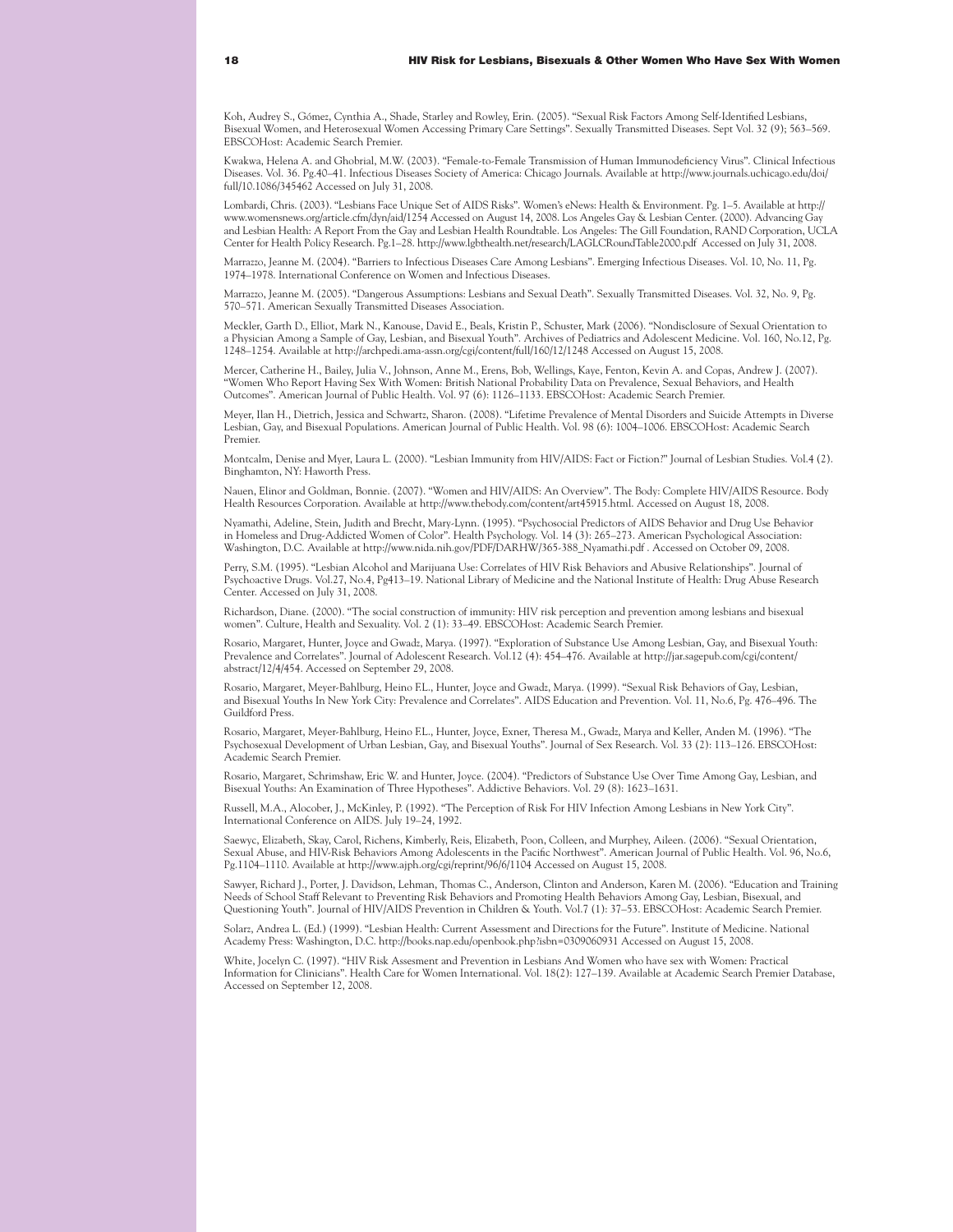Young, Rebecca M., Weissman, Gloria and Cohen, Judith B. (1992). "Assessing Risk In the Absence of Information: HIV Risk Among Women Injection-Drug Users Who Have Sex With Women". AIDS & Public Policy Journal. Vol. 7, No. 3. Pg. 175–183. Maryland: University Publishing Group.